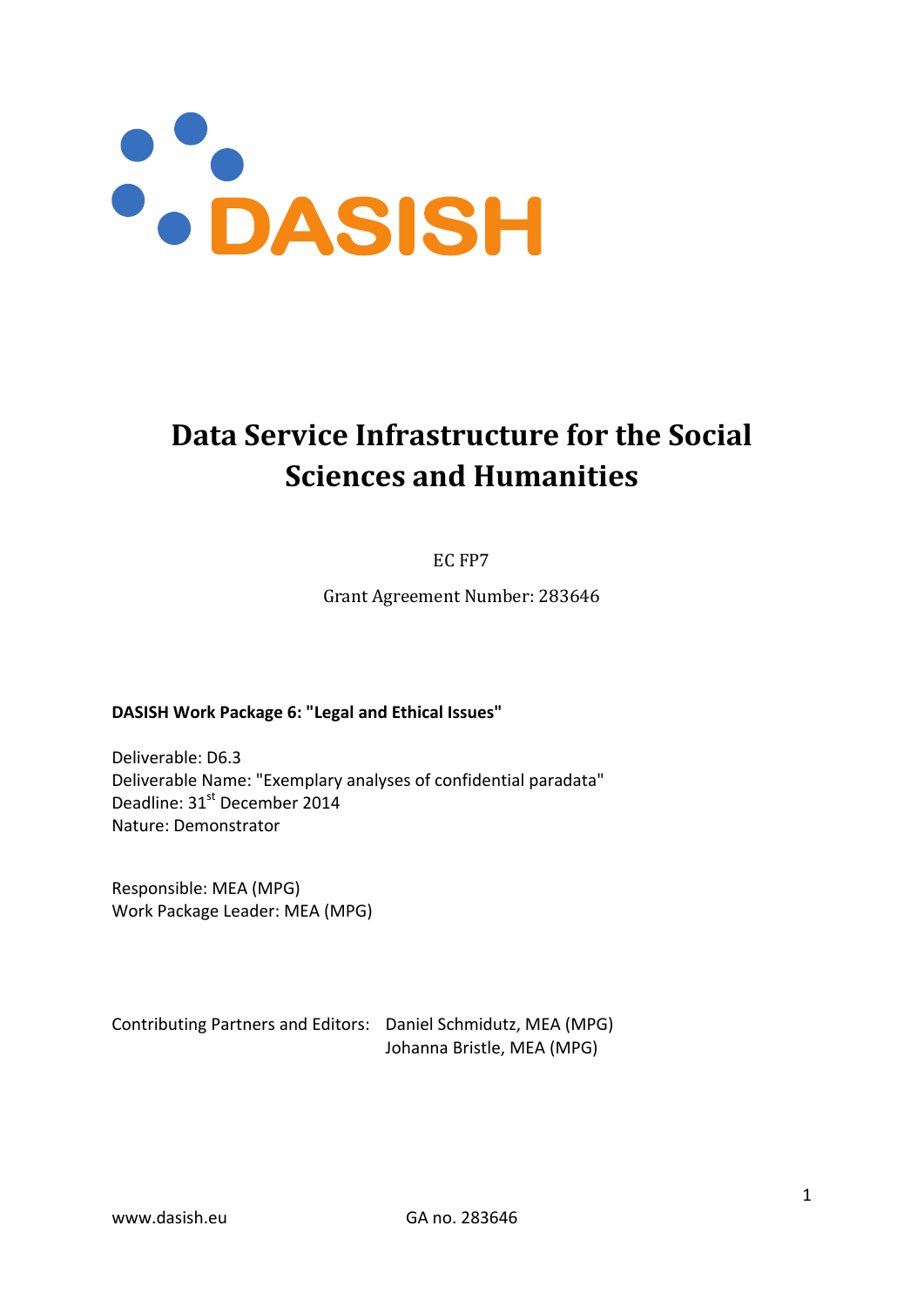# **Exemplary Analyses of Confidential Paradata:**

Ethical and Legal Considerations

### **CONTENT**

| 1            |     |  |  |  |  |
|--------------|-----|--|--|--|--|
| $\mathbf{2}$ |     |  |  |  |  |
|              | 2.1 |  |  |  |  |
|              | 2.2 |  |  |  |  |
| 3            |     |  |  |  |  |
| 4            |     |  |  |  |  |
|              | 4.1 |  |  |  |  |
|              | 4.2 |  |  |  |  |
|              | 4.3 |  |  |  |  |
| 5            |     |  |  |  |  |
|              | 5.1 |  |  |  |  |
|              | 5.2 |  |  |  |  |
|              | 5.3 |  |  |  |  |
| 6            |     |  |  |  |  |
| 7            |     |  |  |  |  |
| 8            |     |  |  |  |  |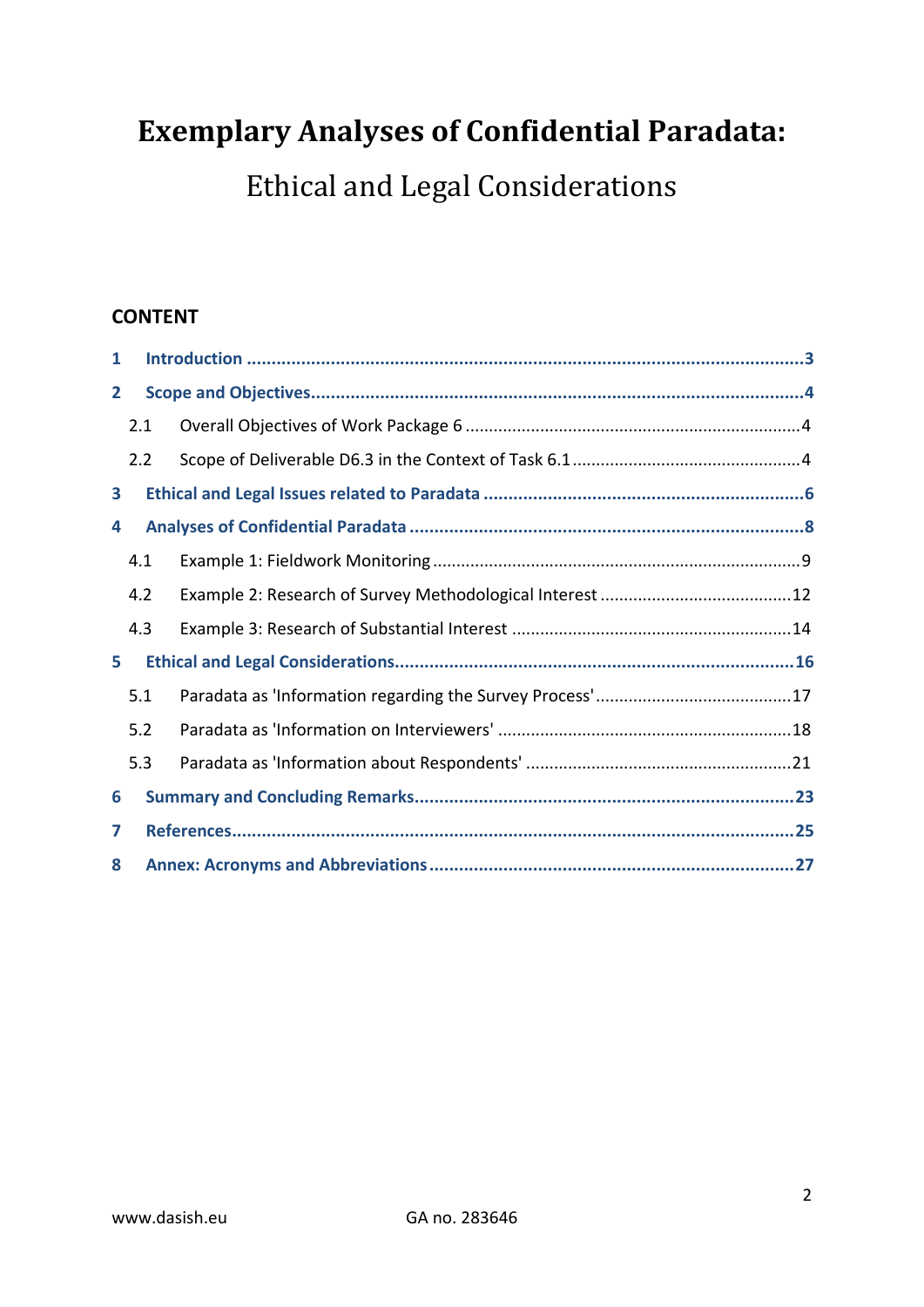# <span id="page-2-0"></span>**1 Introduction**

The deliverable "Exemplary analyses of confidential paradata" of work package 6 "Legal and Ethical Issues" (WP6) of the "Data Service Infrastructure for the Social Sciences and Humanities" (DASISH) project deals with ethical and legal aspects that have to be considered when analysing confidential paradata that is generated in the process of survey production. It builds on and continues the work of deliverable D6.2 ("Sample merged paradata sets") of the DASISH project.

With the increasing use and further development of technological means in the context of survey-based data collection the amount of information collected about the process of survey production has increased. In particular, in connection with the use of computerassisted interviewing (CAPI) techniques and the implementation of web surveys much paradata, i.e. micro-level data about the process of survey production<sup>[1](#page-2-1)</sup>, are generated. Furthermore, survey researchers are also increasingly making use of paradata, such as keystroke data or contact protocols.

Paradata are key data for analysing data quality and are used for different purposes, ranging from the evaluation and improvement of survey instruments to a better understanding of respondents and their answers in surveys (cf. Couper and Singer, 2013: 57). Consequently, a strong demand from researchers and, in particular, the survey methodology community to make paradata of surveys available can be observed recently.

In deliverable D6.2 the extent to which this increasing and more structured collection, processing and use of different types of paradata impose legal and ethical challenges to survey researchers has been explored. A central finding of deliverable D6.2 is that legal and ethical issues that are connected to the collection, processing, use and re-use of paradata require a nuanced approach. Since there are different kinds of paradata that can be collected (depending on the survey mode and the technical system in place) and specific kinds of paradata are/can be used for certain analyses only, legal and ethical questions need to be answered on a case-by-case basis (cf. Schmidutz and Bristle, 2013: 16-19).

The current demonstrator takes account of this finding and discusses ethical and legal issues in relation to a few concrete practical examples of paradata usage. In doing so, a special focus of deliverable D6.3 lies on paradata which can be classified as 'confidential data'<sup>[2](#page-2-2)</sup> and on the questions of how these data may be used and made accessible for re-use to researchers of the scientific community. In order to demonstrate how certain ethical and

<span id="page-2-1"></span> <sup>1</sup> In this report we refer to a broad concept of *'paradata'*, which includes *'process paradata'* as well as *'auxiliary paradata'*. For a detailed definition and differentiation of paradata please see chapter 3 of this report. For a detailed explanatory description please see deliverable D6.2 of the DASISH project (Schmidutz

<span id="page-2-2"></span>and Bristle, 2013; available at[: http://dasish.eu/deliverables/\)](http://dasish.eu/deliverables/).<br><sup>2</sup> *'Confidential data'* can be understood as information, which is protected against unwarranted disclosure for issues pertaining to personal privacy or for proprietary considerations.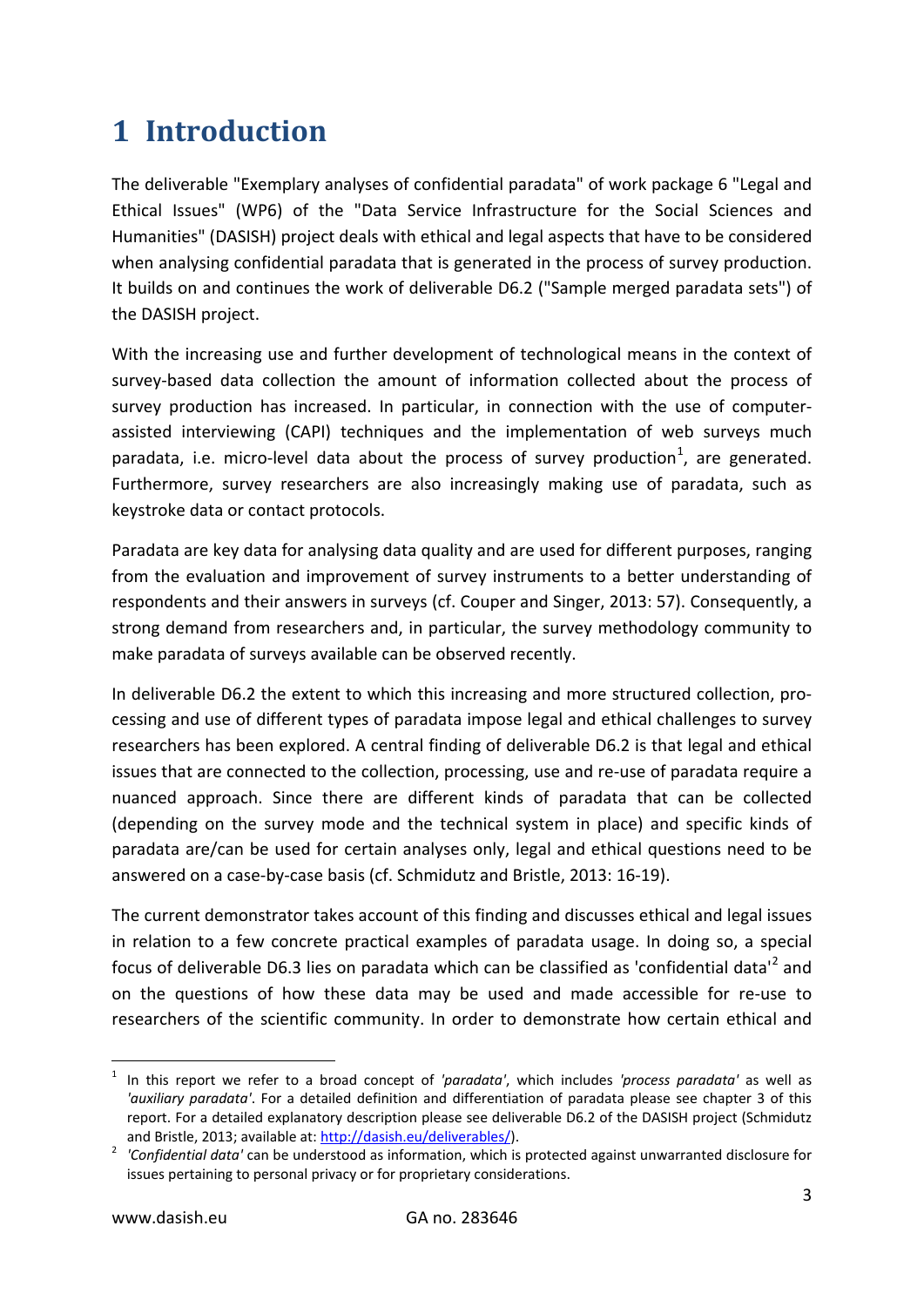legal aspects in relation to confidential paradata may be considered on a case-by-case basis, three practical examples from the Survey of Health, Ageing and Retirement in Europe (SHARE)<sup>[3](#page-3-3)</sup> are introduced and discussed.

Example 1 focuses on the use of paradata for fieldwork monitoring purposes. It addresses the questions of how contact related paradata about cases in which either no contact to a target person could be established or in which the target person refused to participate in a survey may be used for analyses, although no explicit consent has been obtained from the target persons. Furthermore, the use of item-level time stamp data as an indicator for standardised data collection is addressed. Example 2 concerns the framework conditions under which paradata documenting the outcomes of contacts with target respondents (i.e. information on the cooperation process) may be used as information about interviewers' work performance as part of research of survey methodological interests. Finally, example 3 discusses the ethical and legal aspects connected to the analysis of keystroke paradata as information about respondents in the context of substantial scientific research, i.e. when being used in order to enhance the data provided by respondents in the course of a survey.

# <span id="page-3-0"></span>**2 Scope and Objectives**

### <span id="page-3-1"></span>**2.1 Overall Objectives of Work Package 6**

WP6 addresses various legal and ethical issues that modern research in the social sciences and humanities (SSH) is confronted with. Following the "Description of Work" (DoW), Annex 1 to the Grant Agreement of the DASISH project, WP6 has the following main objectives:

- To identify the legal and ethical issues, constraints and requirements for all data types occurring in the SSH domain as result of data integration and linking,
- To cope with legal and ethical challenges imposed by the new data types emerging in the social sciences and humanities,
- To look for professional long-run preservation strategies and policy-rules that can be applied to data collections in the social sciences and humanities.

### <span id="page-3-2"></span>**2.2 Scope of Deliverable D6.3 in the Context of Task 6.1**

Task 6.1 of WP6 of the DASISH project particularly is concerned with data types imposing "New Ethical and Legal Challenges" to the social sciences and humanities. It concentrates on the identification of new ethical challenges and legal requirements related to the various data types being recorded in modern research in the SSH domain.

<span id="page-3-3"></span><sup>&</sup>lt;sup>3</sup> For further information see the website of the SHARE project: [http://www.share-project.org/.](http://www.share-project.org/)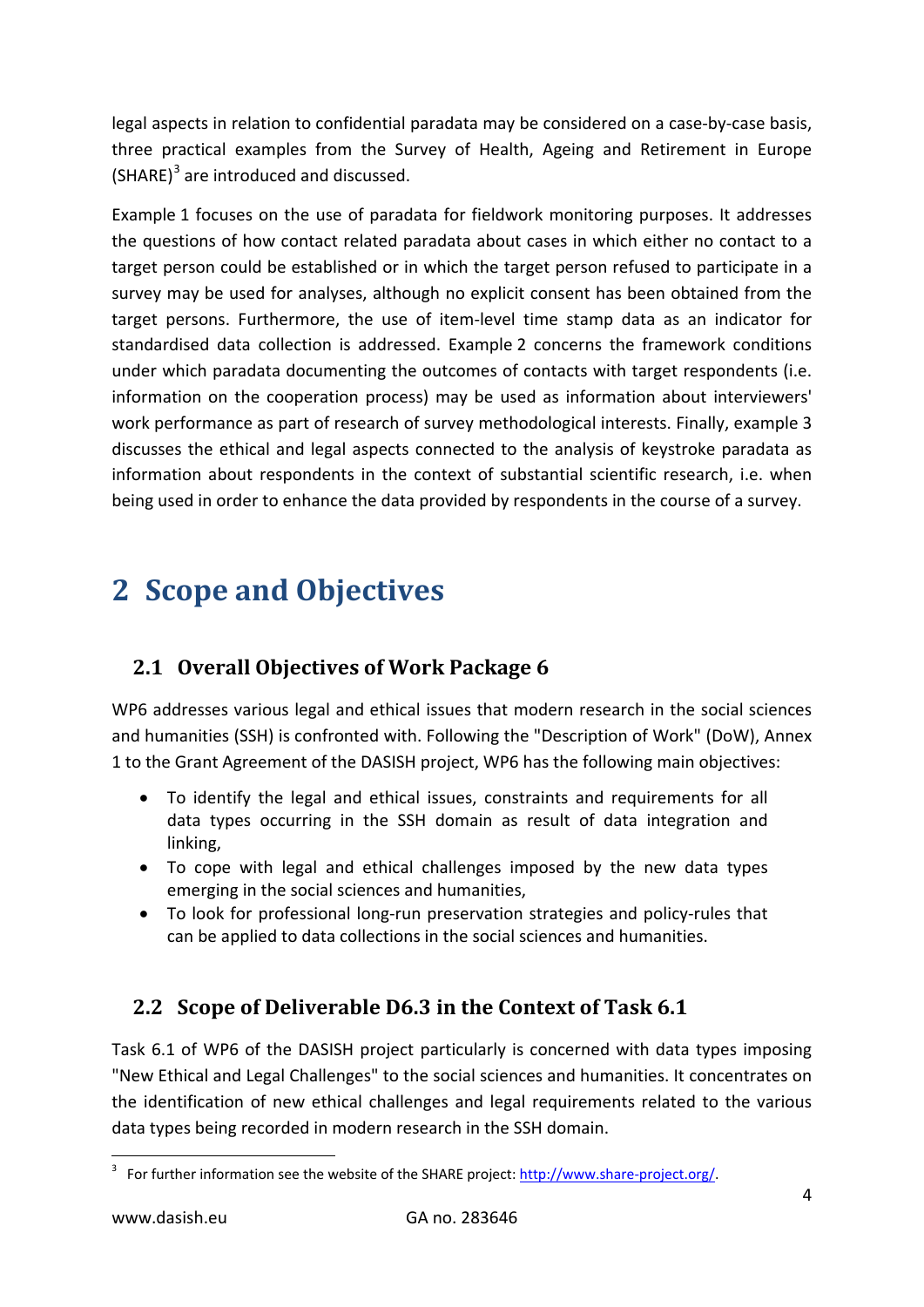This demonstrator, as part of Task 6.1, builds on and continues the work of deliverable D6.2. ("Sample merged paradata sets"). While deliverable D6.2 focussed on the compilation and linkage of paradata and aimed to identify legal and ethical issues connected to the collection and use of paradata in general, deliverable D6.3 focuses on a few concrete practical examples of paradata usage based on SHARE data. It aims to demonstrate in an exemplary manner ethical and legal considerations in relation to the use and re-use of confidential paradata on a case-by-case basis.

As in deliverable D6.2, paradata are broadly defined as *micro-level data about the process of survey production*, including [a] data about the process of survey production recorded as a by-product in the course of conducting a survey (*'process paradata'*), such as listing information, keystrokes, contact data and gross sample data, as well as [b] additional data about the process of survey production obtained separately from external sources or with a specifically targeted effort to enhance the information on the survey production process (*'auxiliary paradata'*), such as interviewer observations, information on the interviewers, external supplementary data about the sample cases, etc. (cf. Schmidutz and Bristle, 2013).

While paradata themselves cannot be considered as a new type of data in the field of population-based survey research, obviously "a more structured approach in choosing, measuring, and analyzing key process variables is indeed a recent development" (Kreuter, 2013: 2; cf. Couper and Lyberg, 2005). It can be said that paradata only recently attracted the full attention of researchers conducting field surveys when realising the methodological and scientific value of this data. However, since on the one hand "[t]he number of surveys that collect and provide paradata is growing quickly, and [...] new applications and monitoring systems are develop[ed currently]" (Kreuter, 2013: 8), while on the other hand legal and ethical issues remain unclear, it is of increasing importance to systematically investigate the ethical and legal aspects related to different types of paradata.<sup>[4](#page-4-0)</sup>

In WP6 special attention is given to this topic in the context of this deliverable and the previous deliverable D6.2.<sup>[5](#page-4-1)</sup> With regard to these two deliverables WP6 closely cooperates with WP3 ("Data Quality"). As in the case of the compilation of a merged paradata set (D6.2), for which existing data sources from SHARE were used, practical examples from SHARE are also used in order to illustrate the analyses of confidential paradata that require legal and ethical considerations (D6.3).

<span id="page-4-0"></span> <sup>4</sup> It is noted that this currently is a contested area – while some authors claim that the collection and use of paradata is an issue of ethical concern, others argue that the collection and use of paradata does not entail ethical issues at all. In this regard, it is assumed that, if there are claims that the collection and use of

<span id="page-4-1"></span>paradata is an issue of ethical concern, this subject at least needs ethical consideration.<br>Besides, the "Report about new IPR Challenges" also addresses legal and ethical issues related to the collection and the use of paradata in the context of transnational survey research. Cf. chapter 7.3.2 "Using and Releasing Paradata (SSc)" of DASISH deliverable D6.1 (Schmidutz et al., 2013; available at: [http://dasish.eu/deliverables/\)](http://dasish.eu/deliverables/).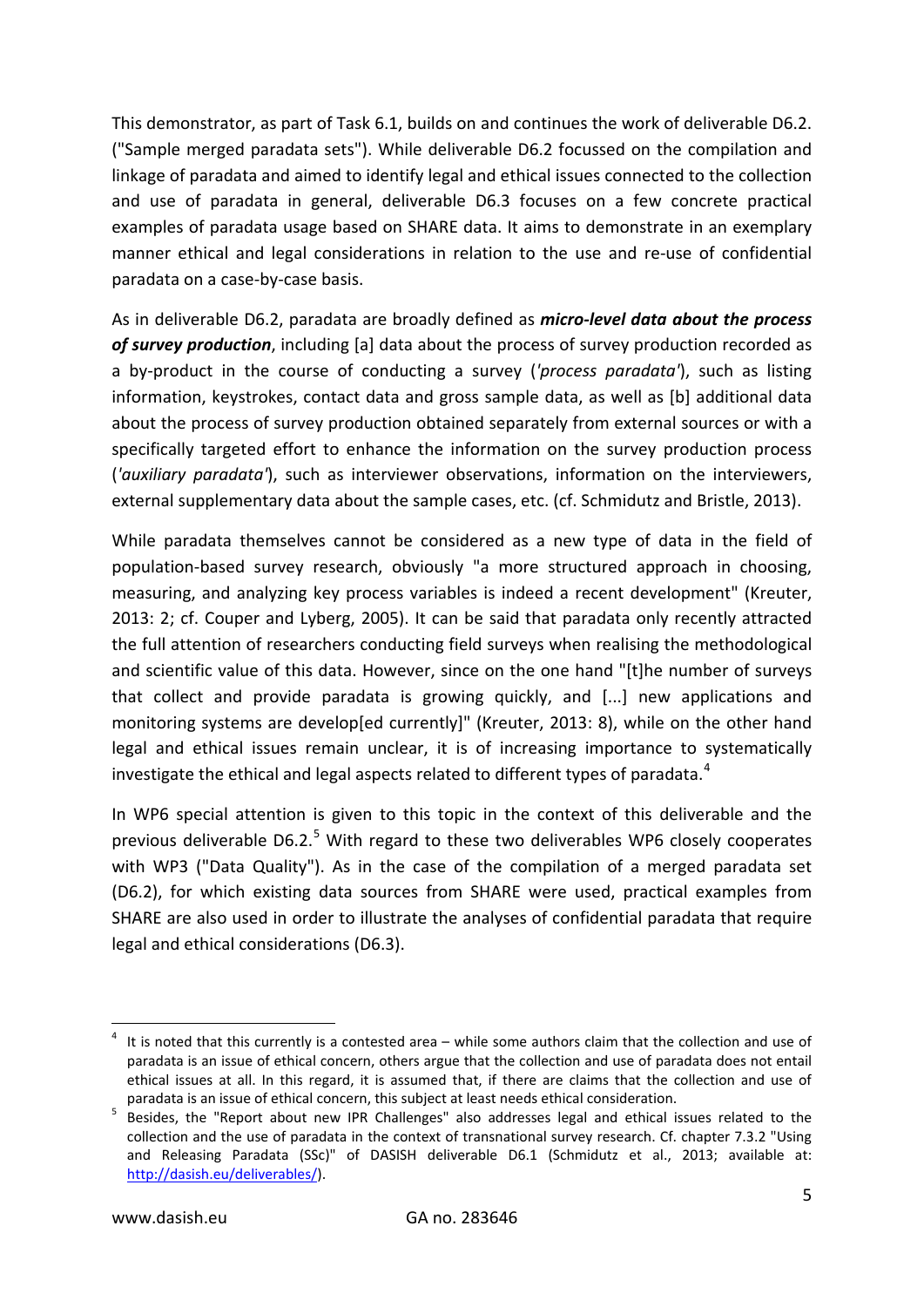The outcome of deliverable D6.3 will add practical examples to the discussion of ethical and legal issues related to paradata of deliverable D6.2 by illustrating how confidential paradata may be used and re-used in different settings taking into account relevant ethical and legal aspects on a case-by-case basis.

## <span id="page-5-0"></span>**3 Ethical and Legal Issues related to Paradata[6](#page-5-1)**

While not only the amount of paradata collected in surveys has increased but also an increasing use of paradata by survey researchers can be observed over the recent past, many legal and ethical issues related to paradata still remain unclear. Especially with regard to the release of paradata "unclear legal and ethical considerations" (Kreuter, 2013: 8) remain. According to Kreuter, up to now, only a few researchers have started to address this issue and even these authors state that "[e]xisting ethical codes are not very clear on the issue of paradata" (Couper and Singer, 2013: 58). Moreover, from a legal perspective, it is in many cases not clear under which conditions paradata should be collected and how they may be used and released.

In general, when collecting, using and releasing paradata, two key ethical principles of survey research should be taken into account<sup>[7](#page-5-2)</sup>: first, to assure the autonomy of the respondents, which means obtaining informed consent of respondents prior to data collection, and second, to protect respondents from harm, which in survey research typically means ensuring the confidentiality of the participants' data (cf. Singer, 2008: 85).

Since existing types of paradata as well as the ways of collecting them differ substantially from each other, ethical and legal consideration requires a nuanced approach. Furthermore, depending on the specific type of paradata concerned, the measures to be taken in order to ensure appropriate acknowledgement of the key ethics principles and legal requirements may differ from case to case. For example, with regard to paradata that are unavoidably collected in the process of survey production<sup>[8](#page-5-3)</sup> usually the only relevant question is whether respondents would consent to their 'use' (cf. Couper and Singer, 2013: 65), while with regard to paradata that are obtained separately from external sources or with a specifically targeted effort<sup>[9](#page-5-4)</sup> the question whether additional<sup>[10](#page-5-3)</sup> consent of the respondents to their collection has to be obtained is of relevance as well.

<span id="page-5-1"></span>This chapter summarises the findings of deliverable D6.2 of the DASISH project (Schmidutz and Bristle, 2013: 11-19; available at: [http://dasish.eu/deliverables/\)](http://dasish.eu/deliverables/), which provide the theoretical background for the

<span id="page-5-2"></span>following exemplary discussion of ethical and legal considerations in relation to paradata usage.<br><sup>7</sup> It is noted that ethics principles lied down in 'Codes of Ethics' for survey researchers do not constitute rules. According to Denscombe,"[t]he point is not that each principle should be followed, but that it should be taken into account and considered. [...] The principle should be acknowledged." (Denscombe, 2002: 176) <sup>8</sup> I.e. *'process paradata'*. <sup>9</sup> I.e. *'auxiliary paradata'*.

<span id="page-5-3"></span>

<span id="page-5-4"></span>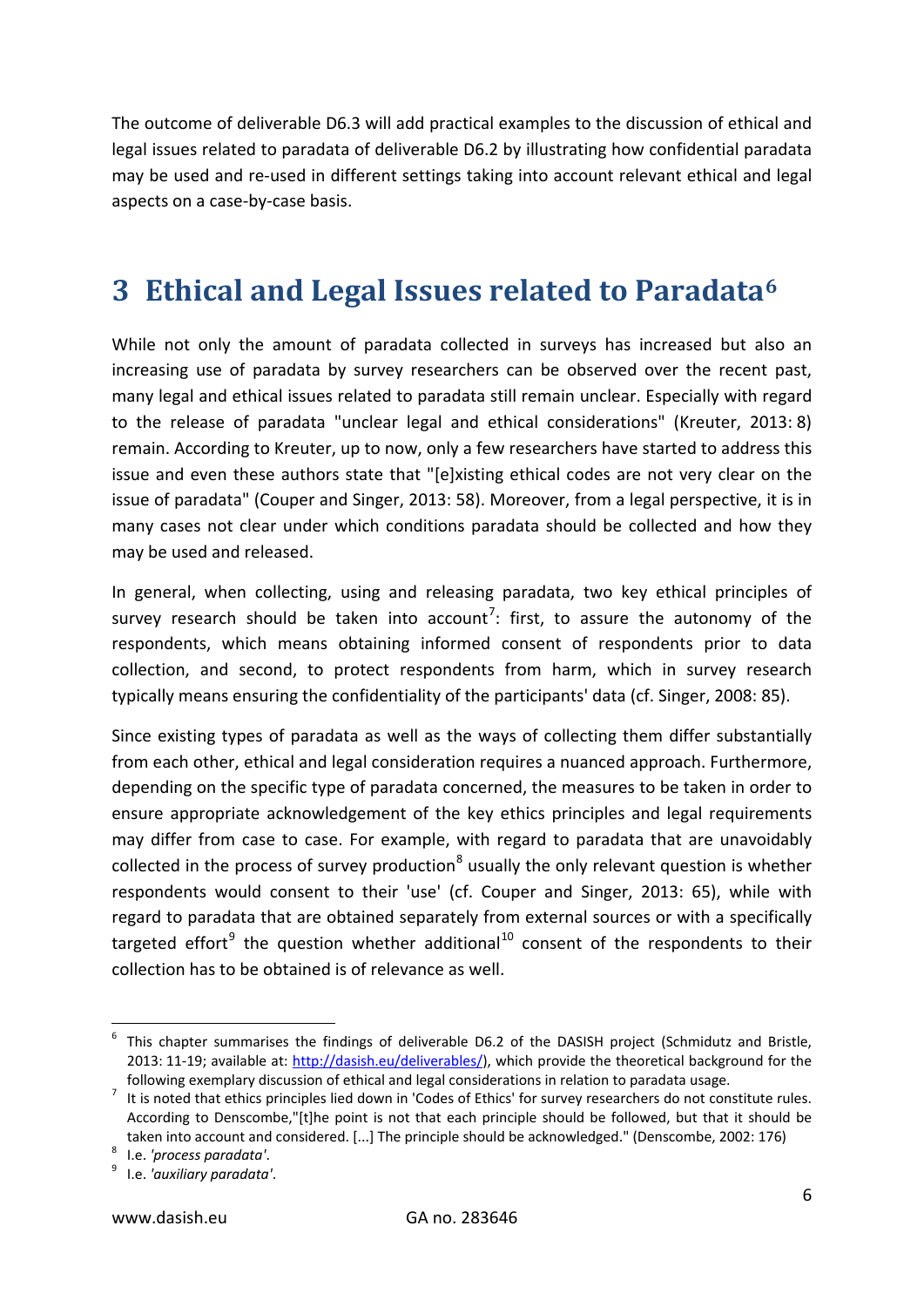In most cases of paradata collection and use, however, survey researchers face two ethical and legal questions: Firstly, the questions of whether, how and to what extent participants should be informed about the capture and the use of paradata and of how much detail should be provided to them. And secondly, the question of how and under which conditions different types of paradata may be released for scientific re-use. In relation to both issues, particularly the 'intended use' of the paradata in question appears to be crucial.

**[TABLE 1](#page-6-0)** summarises important ethical and legal aspects regarding the general issues of obtaining informed consent and ensuring confidentiality as well as specific questions that should be considered when collecting, using, processing and releasing certain types of paradata.

| <b>Stages of the</b><br><b>Research</b><br><b>Process</b>                                           | <b>Data Collection and</b><br><b>Usage of Paradata</b>                                                                                                                                                                                                                                                                                                                                                                                     | <b>Data Processing and</b><br><b>Release of Paradata</b>                                                                                                                                                                                                                                                                                                                                                                                                                            |  |  |
|-----------------------------------------------------------------------------------------------------|--------------------------------------------------------------------------------------------------------------------------------------------------------------------------------------------------------------------------------------------------------------------------------------------------------------------------------------------------------------------------------------------------------------------------------------------|-------------------------------------------------------------------------------------------------------------------------------------------------------------------------------------------------------------------------------------------------------------------------------------------------------------------------------------------------------------------------------------------------------------------------------------------------------------------------------------|--|--|
| <b>General Issues</b>                                                                               | <b>Obtaining Informed Consent</b>                                                                                                                                                                                                                                                                                                                                                                                                          | <b>Ensuring Confidentiality</b>                                                                                                                                                                                                                                                                                                                                                                                                                                                     |  |  |
| Important<br>aspects with<br>regard to<br>general ethical<br>and legal issues                       | Process paradata: unavoidably<br>collected as a by-product of survey<br>production; may be implicitly<br>covered by consent to participate<br>in a survey; in certain cases,<br>however, they may be used as<br>information about the respondents<br>Auxiliary paradata: additionally<br>collected; may or may not<br>constitute information relating to<br>the respondents                                                                | Paradata sets may include both,<br>direct identifiers and indirect<br>identifiers<br>If paradata sets are linked (to<br>survey data, e.g.) relational data<br>might lead to a disclosure of<br>respondents' identities<br>Certain types of paradata may be<br>classified as sensitive or<br>confidential; interviewers' rights<br>might be concerned as well                                                                                                                        |  |  |
| <b>Specific ethical</b><br>and legal<br>questions to be<br>considered on<br>a case-by-case<br>basis | Process paradata: Would<br>respondents consent to the<br>(intended/anticipated) use of the<br>paradata?<br>▶ Whether, how and to what extent<br>should participants be informed<br>about the capture and use of<br>paradata?<br>Are respondents aware of the<br>capture and use of paradata and<br>how will such awareness impact on<br>their behaviour?<br>Auxiliary paradata (furthermore):<br>Should additional consent be<br>obtained? | ▶ Have all direct identifiers been<br>removed from the paradata sets as<br>early as possible?<br>▸ Has the entire data environment<br>been considered carefully prior to<br>the linking and release of paradata<br>sets?<br>▸ What is the appropriate level of<br>anonymisation/access in relation to<br>the type/s of paradata concerned?<br>▶ Have all relevant European/nation-<br>al/regional legal regulations been<br>taken into account in relation to all<br>data subjects? |  |  |

#### <span id="page-6-0"></span>**TABLE 1: ETHICAL AND LEGAL ISSUES RELATED TO PARADATA COLLECTION, PROCESSING, USE AND RE-USE.**

 $10$  It is assumed that respondents have consented to participate in the survey and therefore to the collection of the information provided by them in the course of the interview.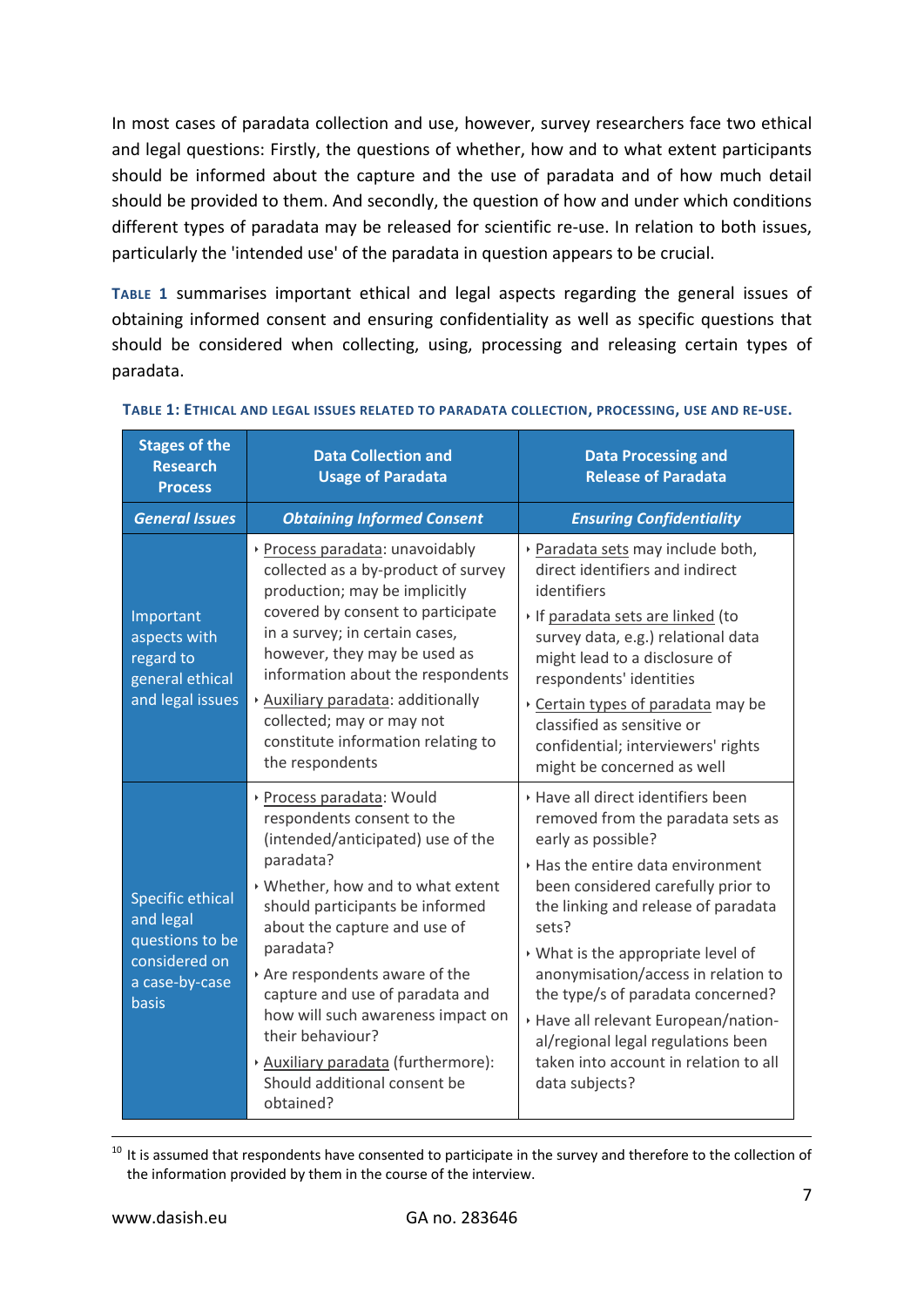Considering that different kinds of paradata exist, which can be used for certain kinds of analyses only, these questions need to be answered on a case-by-case basis, taking into account the specific kind of paradata, the concrete context in which these data are collected and the way in which they are or are intended to be used and released.

## <span id="page-7-0"></span>**4 Analyses of Confidential Paradata**

Chapter 4 describes three concrete examples of different kinds of analyses of confidential paradata from SHARE. For each example it describes the content and purpose of the analysis as well as the specific type of paradata that is used for this analysis. Furthermore, it shows why confidential paradata is needed or of added value for the specific research purpose. The examples are taken up again in chapter 5 as part of the exemplary discussion of ethical and legal considerations in relation to paradata usage.

In SHARE four different types of paradata are collected and processed:

- Item-level time stamp data (which are based on keystroke data),
- Contact information (day, time, outcome),
- Interviewer observations (including information on building type, accessibility of the building and some additional neighbourhood characteristics such as vandalism and public transportation) and
- Interviewer characteristics (i.e. additional information on the interviewers).

These data are used for fieldwork monitoring purposes and in order to evaluate and improve the survey instruments. Up to the present day, only interviewer observations and interviewer demographics from the first wave of SHARE are released. They were released together with the survey data since these data also have been collected by asking questions in the course of the survey and therefore were part of the SHARE questionnaire. Subsequently, most of these data were not collected as part of the survey anymore and no paradata has been released, apart from interviewer observations on the interviewerrespondent relation and characteristics of the building $11$ .

Chapter 4.1 provides an example on how paradata can be used during fieldwork for monitoring purposes. Besides monitoring current fieldwork, paradata are also frequently used to analyse survey participation and survey quality in the retrospective. Data from previous surveys and survey waves are used to inform survey practice of future surveys and waves. In chapter 4.2 an example of such research of survey methodological interest is shown. Finally, paradata can be used to enhance survey data for substantial research purposes. Chapter 4.3 provides an example of such research, which investigates cognitive

<span id="page-7-1"></span> $11$  These characteristics include information on the building type, on the area where the building is located, as well as information on the number of floors of the building and steps to the entrance.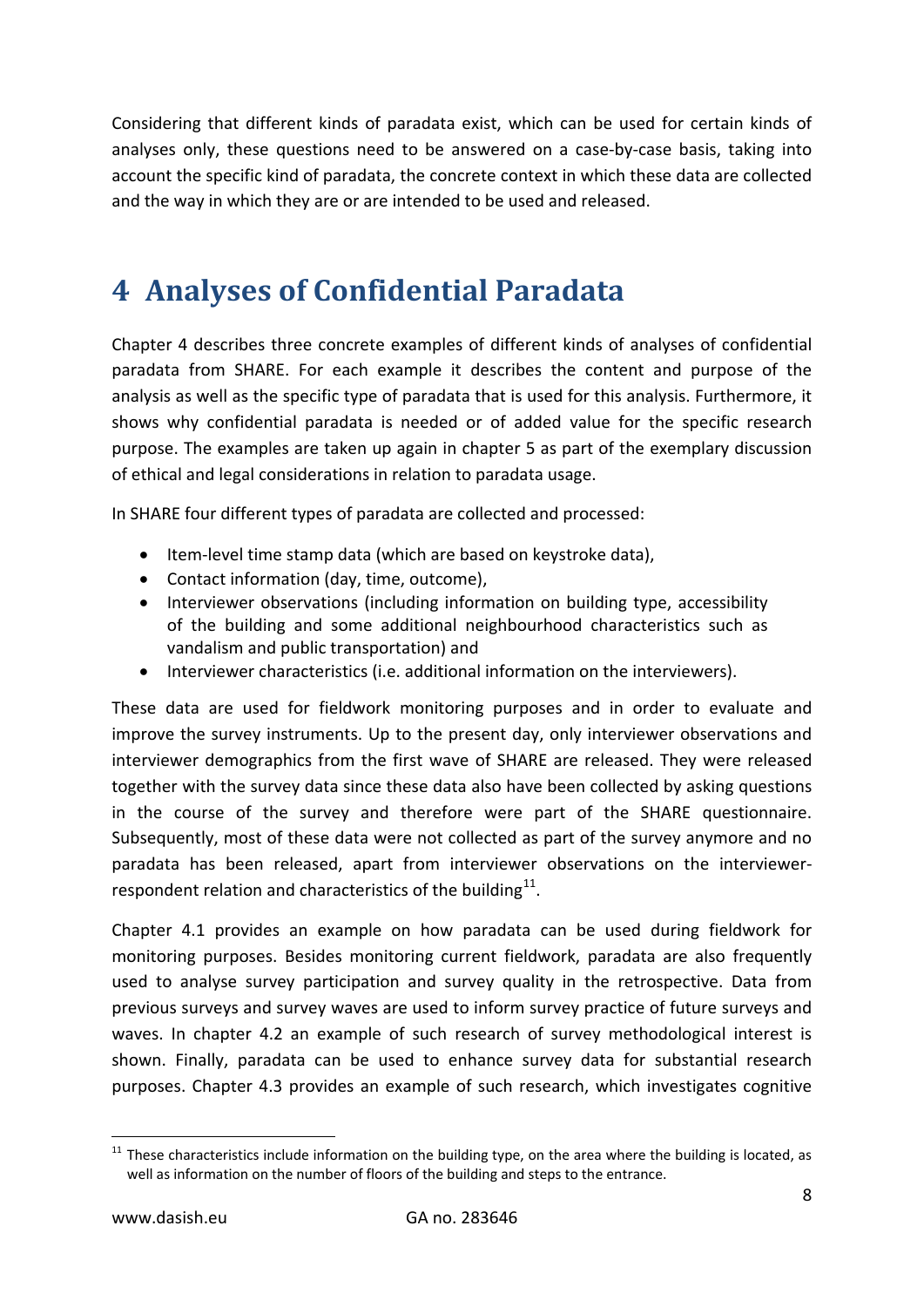decline in older age and – in order to do this – uses paradata to enhance the information provided by respondents in the course of the SHARE survey.

#### <span id="page-8-0"></span>**4.1 Example 1: Fieldwork Monitoring**

Most commonly paradata are used during survey production for monitoring the fieldwork, including the data production progress and the evaluation of interviewer performance on a regular basis. The main purpose of monitoring fieldwork is to learn more about what happens during fieldwork and to enable survey managers to intervene if problems occur or room for improvement is spotted. If up-to-date paradata is available it can, e.g., be used for implementing responsive designs to guide data production efficiently and improve data quality [\(Groves and Heeringa, 2006\)](#page-25-0). At this, paradata are essential in order to develop successful strategies for improvement of the fieldwork during the fieldwork phase since the information they contain about the process of data collection provides indicators for the assessment of quality of the ongoing fieldwork and therefore the collected survey data.

The main data source for fieldwork monitoring across countries in SHARE $^{12}$  $^{12}$  $^{12}$  is contact information from the sample management system (SMS). The SMS tool is used by the interviewers to document every contact with a household or individual respondent or enter result codes for every contact attempt that was not successful (e.g. "no contact", "contacttry again", or "refusal"). Most analyses for fieldwork monitoring purposes in SHARE are based on this *contact information*. Exemplarily, two indicators from this data source which are used to assess fieldwork progress are presented below: [a] the development of contact attempts over time as an indicator for countries' strategies of contacting households and [b] the outcomes of the contact attempts as an indicator of willingness to participate in the survey in the different countries. In addition, [c] *item-level time stamp data* is used to capture interview length or item length of introduction texts. The latter is an indicator for standardised data collection and may be used to assess if interviewers read out introductions properly.  $^{13}$  $^{13}$  $^{13}$ 

<span id="page-8-1"></span><sup>&</sup>lt;sup>12</sup> The Survey of Health, Ageing and Retirement in Europe (SHARE) is a cross-national panel study. In the 4<sup>th</sup> wave of data collection the study was conducted in 19 countries. It is noted that this example only discusses the fieldwork monitoring that is carried out by the central coordination team of SHARE. Further monitoring based on country-specific paradata is conducted by the SHARE country teams (responsible for the implementation of the survey in their own country). Every country team is able to access the files of their own country only. The results are distributed in form of a fortnightly report among the members of the survey infrastructure, i.e. the participating country teams and their survey agencies, and some of them are presented at internal SHARE meetings. In Addition selected results are published as part of the first results books on the methodology of conducting SHARE (cf. Börsch-Supan and Jürges, 2005; Schröder, 2011; Malter

<span id="page-8-2"></span>and Börsch-Supan, 2013b).<br><sup>13</sup> Further details on fieldwork monitoring and the use of keystroke data for this purpose can be found in chapter 4 of the DASISH deliverable D3.7 "Keystroke Analysis and Implications for Field Work" (Bristle and Halbherr, 2014; available at: [http://dasish.eu/deliverables/\)](http://dasish.eu/deliverables/).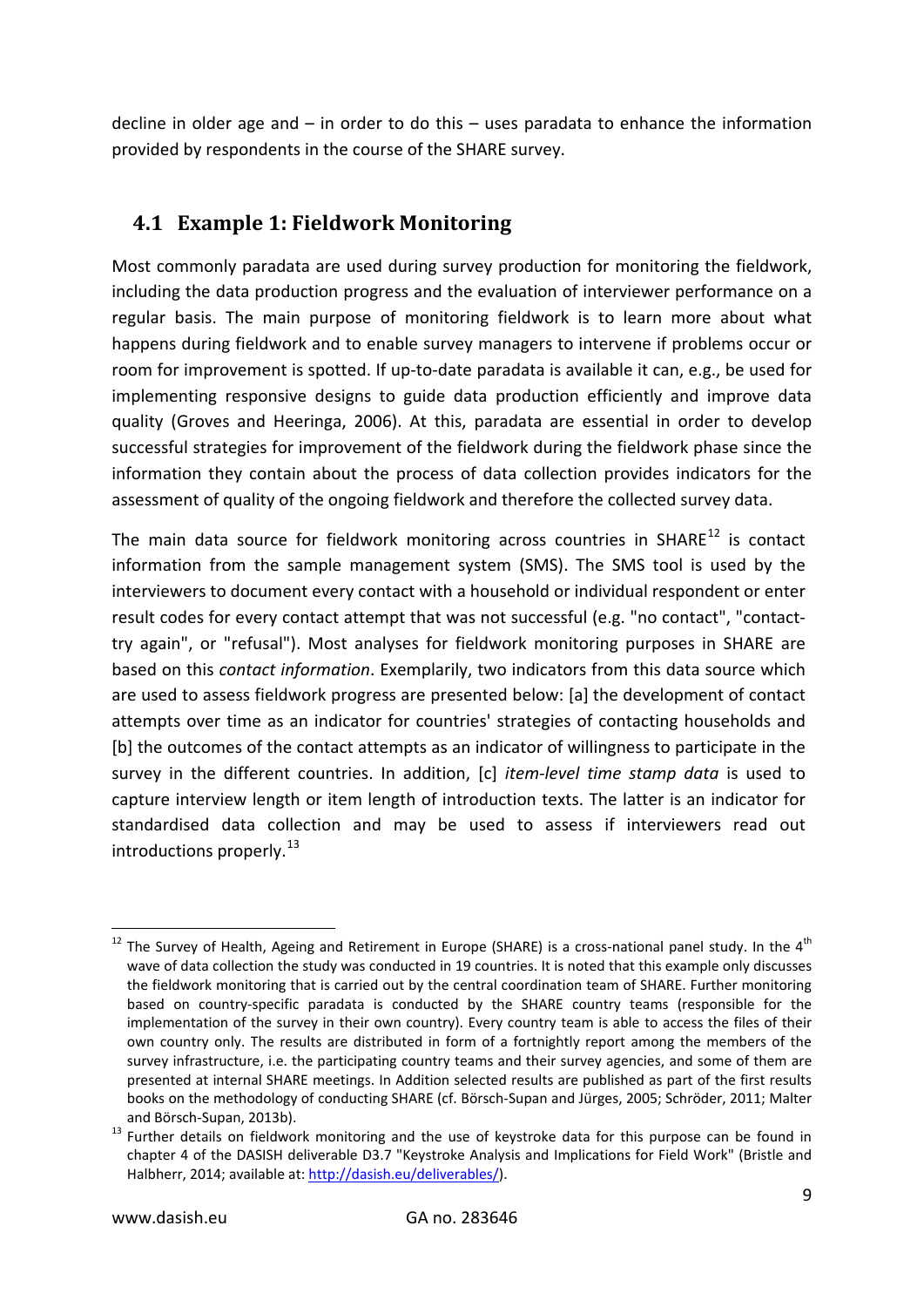[a] Information on contact attempts is analysed descriptively over time. As part of fieldwork monitoring the aggregated results are provided to the SHARE country teams, which are responsible for the implementation of the survey in the single countries. They are displayed graphically and show progress over time and across countries. [FIGURE 1](#page-9-0) shows the percentage of households in the SHARE gross sample with at least one contact attempt. This does not imply an interaction between the interviewer and the potential respondent yet, but merely describes if an interviewer started working on a case. The time range reported on the x scale covers roughly two third of the fieldwork period of SHARE wave 4. $^{14}$  $^{14}$  $^{14}$ Countries "differed in their strategies of contacting households. Some countries had very steep increases from the get-go, whereas others only very gradually increased their contact attempts." (Malter, 2013: 130). Ideally, at the end of fieldwork all countries should at least have attempted to contact each household once (i.e. achieve 100 % in [FIGURE 1](#page-9-0) below); especially with regard to the longitudinal sample. Since attempting to contact is the first step in the process of survey participation (which is followed by establishing contact, and finally cooperation), only if this step is taken there is a chance to obtain respondent's cooperation in the survey. This first step is exclusively in the sphere of influence of the interviewers and the survey agency. Monitoring this process enables survey managers, who aim to minimize non-participation, to intervene if necessary and directly influence participation at this first step in a favourable manner.



#### <span id="page-9-0"></span>**FIGURE 1: COUNTRIES' STRATEGIES OF CONTACTING HOUSEHOLDS. (SOURCE: MALTER, 2013: 130.)**

<span id="page-9-1"></span><sup>&</sup>lt;sup>14</sup> The countries with low percentages of contact attempts in August were not finished with the fieldwork at this point in time. E.g. Austria continued fieldwork until December 2011 and Germany until February 2012. In the Czech Republic the rates shown are low because an extremely large gross sample was drawn and the number of contacts attempts was reported in relation to the size of the originally drawn gross sample.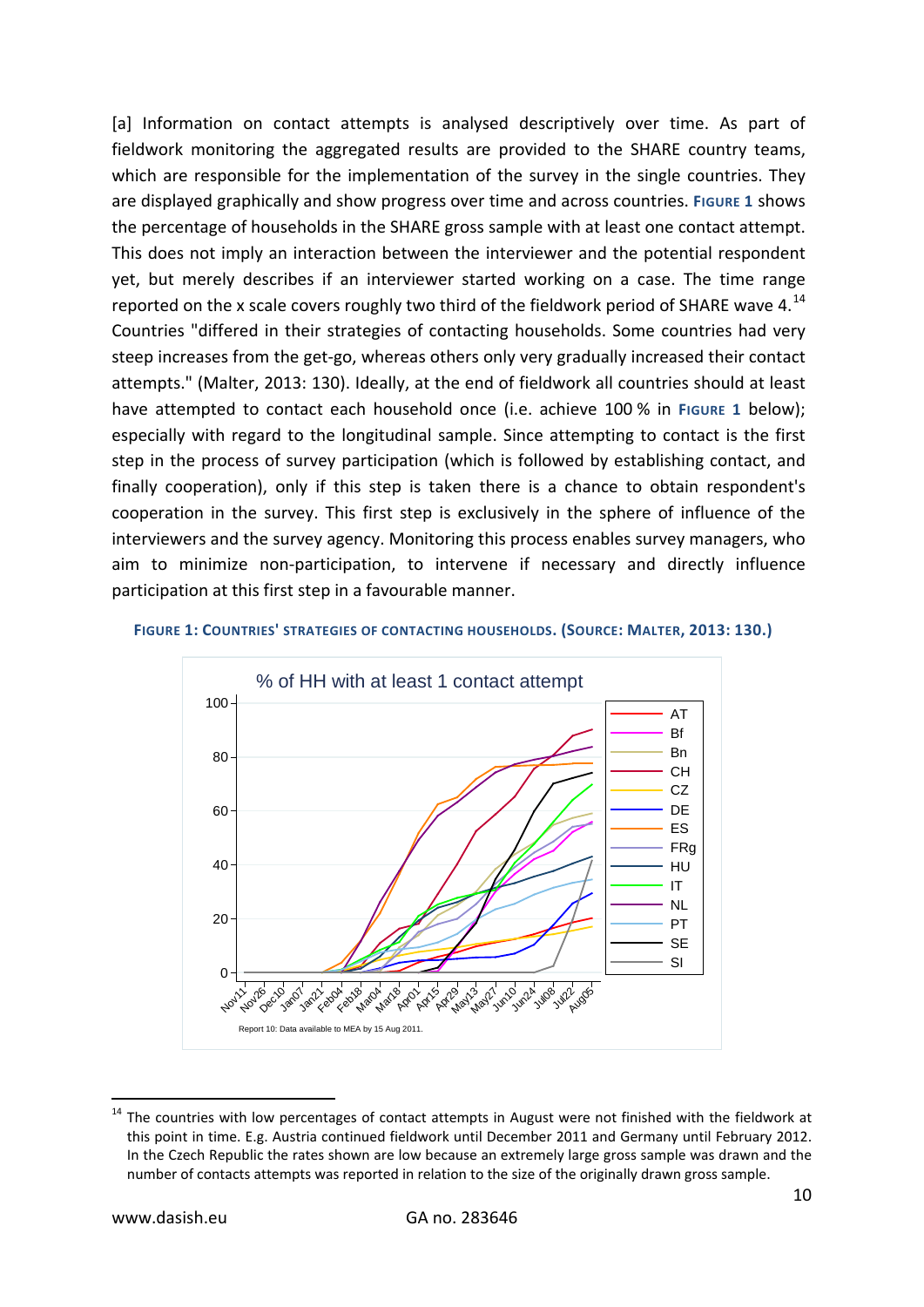[b] Fieldwork monitoring further looks at the main reasons why respondents refuse to participate in the survey. Response rates and cooperation rates are often used as key numbers for data quality.<sup>[15](#page-10-1)</sup> Collecting and analysing data about the reasons for noncooperation can help to tailor and improve strategies on survey participation. In SHARE, interviewers code the outcome of every contact attempt according to a pre-defined list of contact codes in the SMS. Several of them refer to different reasons for refusals, which is valuable information for further contact attempts. The history of refusal outcomes helps the interviewer to tailor the next attempt to obtain respondent's cooperation in accordance with the code that was set previously. In [FIGURE 2](#page-10-0), the percentage and type of refusals is documented per country. The main reasons given were related to the categories "too busy, no time", "too old, bad health conditions", "no interest, against surveys" or "other reasons". In almost all participating countries, most persons who refused stated that they are not interested in the survey and therefore did not participate in an interview. Analysing the refusal codes during fieldwork can help to understand the reasons for reluctance of target persons and to take adequate measures, such as retraining of interviewers, if necessary.



<span id="page-10-0"></span>**FIGURE 2: PERCENTAGE AND TYPE OF REFUSALS PER COUNTRY. (SOURCE: MALTER, 2013: 132.)**

[c] Proper reading of entire introduction texts in interviews is commonly considered as a characteristic of good interviewer behaviour, and is an indicator for compliance with standardised data collection. For fieldwork monitoring purposes, times spent on reading out introduction texts were compared with normative standards (cf. red line in [FIGURE 3](#page-11-1)). Ideally

<span id="page-10-1"></span><sup>&</sup>lt;sup>15</sup> According to Heerwegh paradata are used "to describe and classify response behavior [...] or to relate response behavior to data quality" (2002: 2).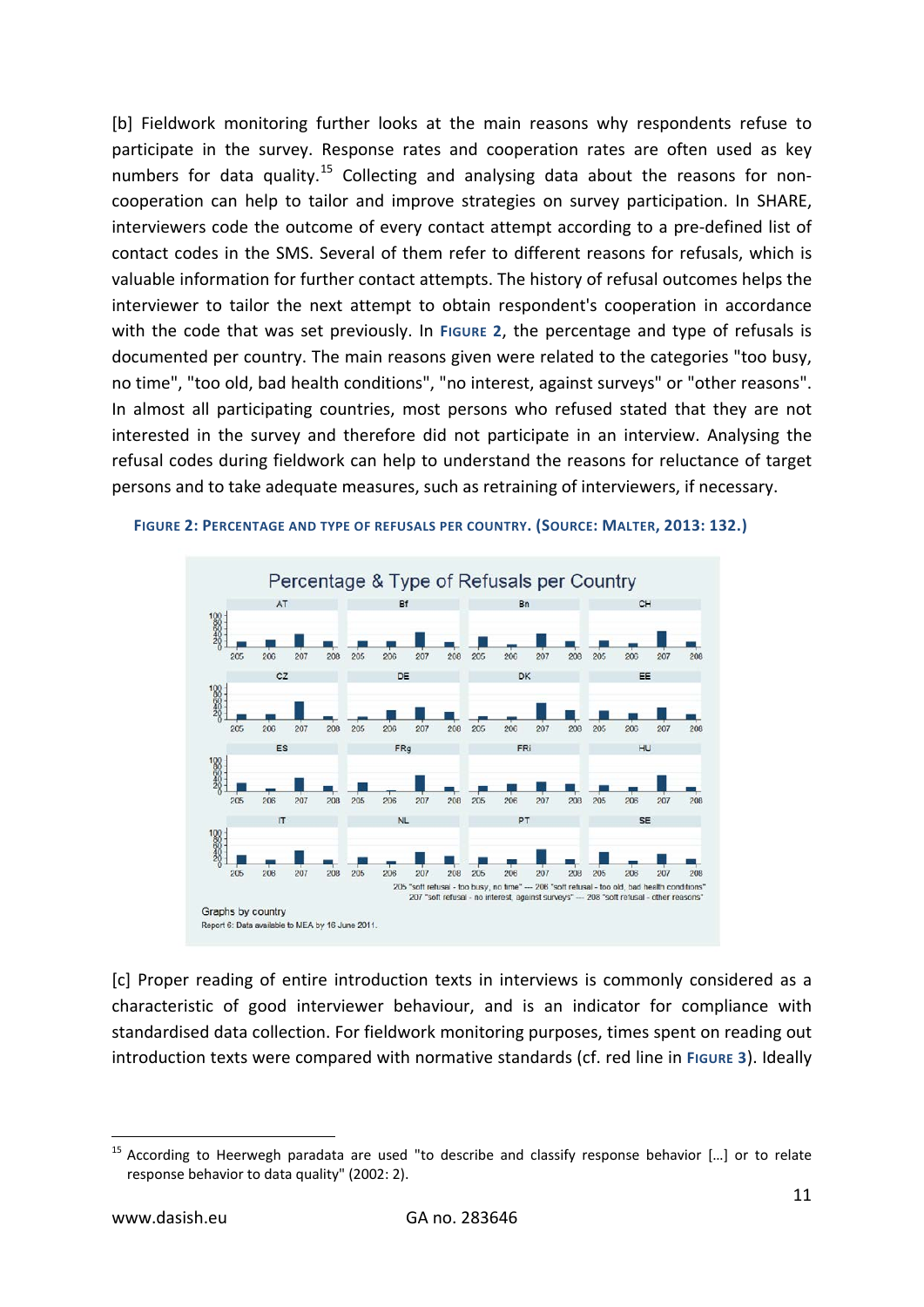there would be little variability between interviewers within a country<sup>[16](#page-11-2)</sup> as well as between countries. **[FIGURE 3](#page-11-1)** below shows that the median of four countries are higher than the normative reading time of 23 seconds (which is the time it takes to properly read out the English generic text), while most of the countries show a very low median and a highly rightskewed distribution. This clearly shows that interviewers either cut the introduction text or skipped it completely since "[l]anguage differences alone cannot explain these stark differences and right-skewed distributions" (Malter, 2013: 137). Such findings suggest that there is room for improvement. If available in a timely manner, survey managers are able to adjust their strategies or take necessary actions (e.g. retraining of interviewers) within or across countries. Being able to monitor fieldwork through the use of real-time paradata clearly provides the basis for improvement with regard to standardised interviewing.

<span id="page-11-1"></span>



### <span id="page-11-0"></span>**4.2 Example 2: Research of Survey Methodological Interest**

In general, paradata is used for understanding and improving survey management. One key indicator often used for determining the quality of survey data is response rates, which has been illustrated in example 1 to some extent already. Since there is a trend that response rates are decreasing worldwide, and especially in Europe, it is important to put more effort into understanding nonresponse and response patterns. For such analyses that are needed beyond fieldwork monitoring in order to improve survey management, survey methodologists also mainly rely on paradata.

<span id="page-11-2"></span><sup>&</sup>lt;sup>16</sup> Proper reading of the entire text would result in a boxplot which is rather high and short. This means it would be centred on a rather high median (close to the red line; cf. **[FIGURE 3](#page-11-1)**) and show a short interquartile range and rather short whiskers.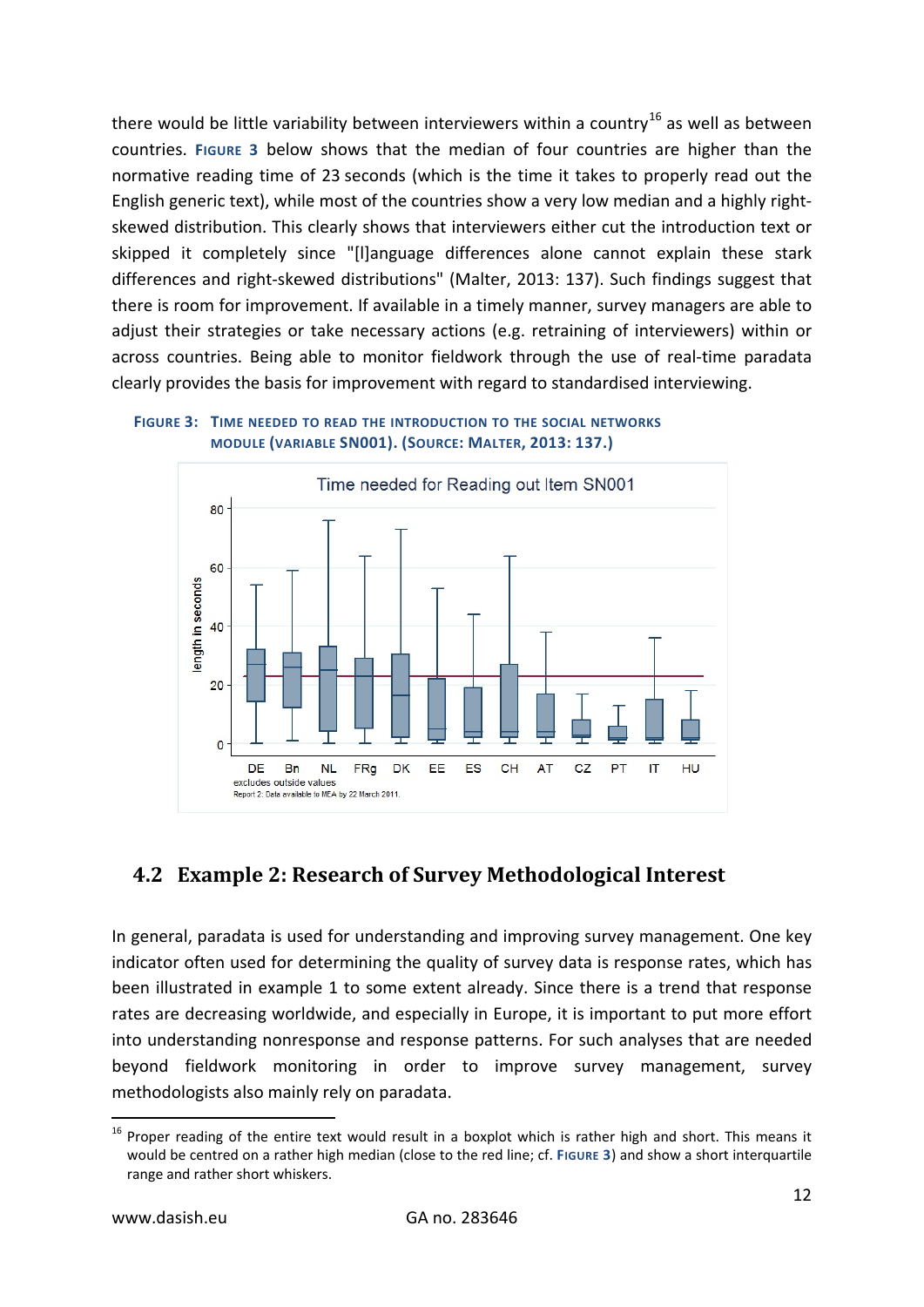An example of how paradata is being used in survey methodological research is the paper by Bristle et al. (2014) on "The Contribution of Paradata to Panel Cooperation in SHARE". The paper aims to understand respondents' and interviewers' behaviour in the process of survey participation in analysing cooperation in the fourth wave conditional on participation in the previous wave of SHARE. In order to understand (1) how previous interview experience shape current response behaviour and (2) how interviewers and country-specific fieldwork strategies influence respondents' decisions, paradata is needed.

Using multilevel models, the authors find that factors at different levels (survey agency coordinator, interviewer and respondent) influence cooperation. At the highest level, they highlight the importance of everyday communication between survey agency coordinators and interviewers to gain cooperation. At the interviewer level, even if a sizable part of the variance remains unexplained, interviewers' quality of work and experience significantly affect cooperation propensity. Respondents' prior interview experience and the interviewerrespondent interaction therein has a large influence on the re-cooperation decision overall. Such insights about nonresponse processes are of a great value for researchers in survey methodology and survey practitioners.

As a concrete example for paradata usage in the paper, the descriptive analysis of interviewer effects based on *contact information* can be highlighted. **[FIGURE 4](#page-12-0)** shows cooperation rates of interviewers. Here, each subgraph represents one survey agency (conducting the fieldwork in the different SHARE countries) and each circle represents one interviewer. Interviewers are ordered according to their cooperation rate (0 = 0% cooperation rate;  $1 = 100\%$  cooperation rate). The size of each circle represents the interviewer's workload in terms of number of cases contacted.

#### <span id="page-12-0"></span>**FIGURE 4: INTERVIEWER-SPECIFIC COOPERATION RATE BY SURVEY AGENCY. (SOURCE: BRISTLE ET AL., 2014: 13).**

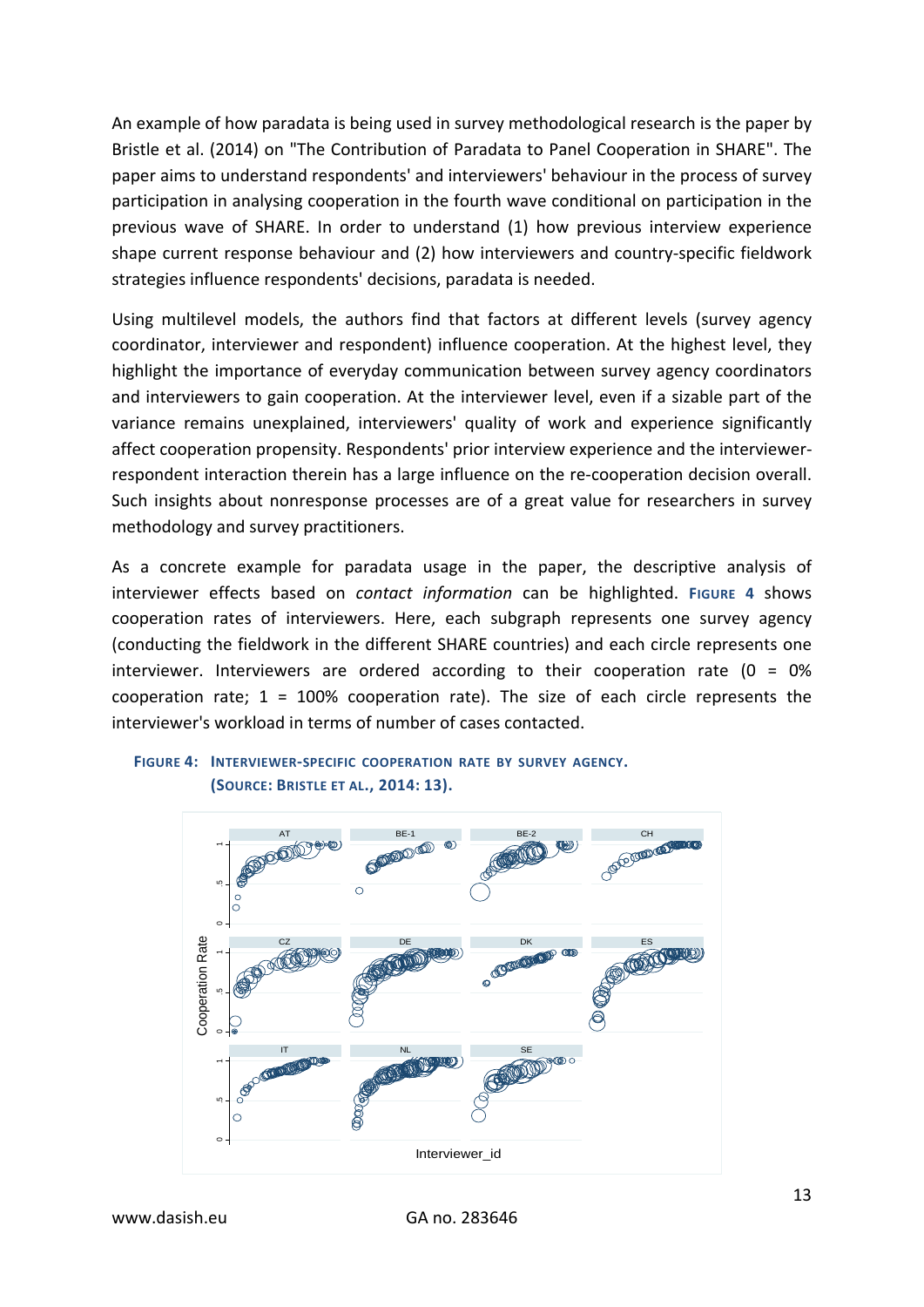From these data three conclusions can be drawn: (1) Interviewers differ substantially in their cooperation rates. (2) The differences between interviewers vary across countries.<sup>[17](#page-13-1)</sup> (3) The fieldwork strategy in terms of workload assigned per interviewer varies across countries. $^{18}$  $^{18}$  $^{18}$ Based on the first conclusion, the authors conducted multivariate analyses, which support the descriptive finding of interviewer effects and highlight driving factors of the cooperation processes on the interviewer-level (cf. Bristle et al., 2014).

*Interviewer information*[19](#page-13-3) (i.e. additional paradata) has been used here to investigate which characteristics of interviewers are related to success in gaining cooperation. To understand better the role of the interviewer with regard to the cooperation process is important for all survey researchers who employ interviewers (whether in face-to-face or in telephone interviews). New insights gained in this field through the use of paradata can help survey managers to make investments into training and to make selections based on empirical evidence.

#### <span id="page-13-0"></span>**4.3 Example 3: Research of Substantial Interest**

Besides using paradata as pure information about the survey process as this is the case in the examples described in chapters 4.1 and 4.2, paradata may be of a great value for substantial research as well. An example in which paradata from SHARE is used to enhance survey data is a paper by Mazzonna and Peracchi (2012), in which the authors investigate the relationship between "Ageing, Cognitive Abilities and Retirement".

Following the human capital theory, the authors expect cognitive decline to increase after retirement: "The fact that retired individuals lose the market incentive to invest in repair activities may cause an increase in the rate of cognitive decline after retirement" (cf. ibid., 2012: 692). The SHARE questionnaire measures several dimensions of cognitive abilities and includes tests on orientation, immediate and delayed recall, fluency and numeracy. In addition, the authors use paradata, here *keystroke data*, to enhance the scores of the cognitive tests with information about the time the respondent needed to perform the test. Based on theories related to cognitive decline, Mazzonna and Peracchi (2012) argue that the concept of the cognitive abilities can be measured more accurately when taking a time measure into account. They state:

<span id="page-13-1"></span> $17$  There are cases in which cooperation rates range from 0.5 to 1 and only very few interviewers show poor performance. For other survey agencies, interviewers differ more in their cooperation rates.<br><sup>18</sup> Looking at the size of the circles, it can be noticed that in some countries the workload is equally distributed

<span id="page-13-2"></span>among interviewers (e.g. BE-1, CH, DK or IT) while in other countries there are survey agencies where the

<span id="page-13-3"></span>workload assigned per interviewer varies (e.g. AT, DE, ES or SE).<br><sup>19</sup> The interviewer information that has been obtained from the survey agencies "includes demographics (year of birth, education, gender) and [interviewers'] previous experiences in conducting SHARE interviews" (Bristle et al., 2014: 7). Interviewers' education level was provided by some survey agencies only, which have been ISCED-97-coded and exploited to run robustness analysis with this subsample of agencies.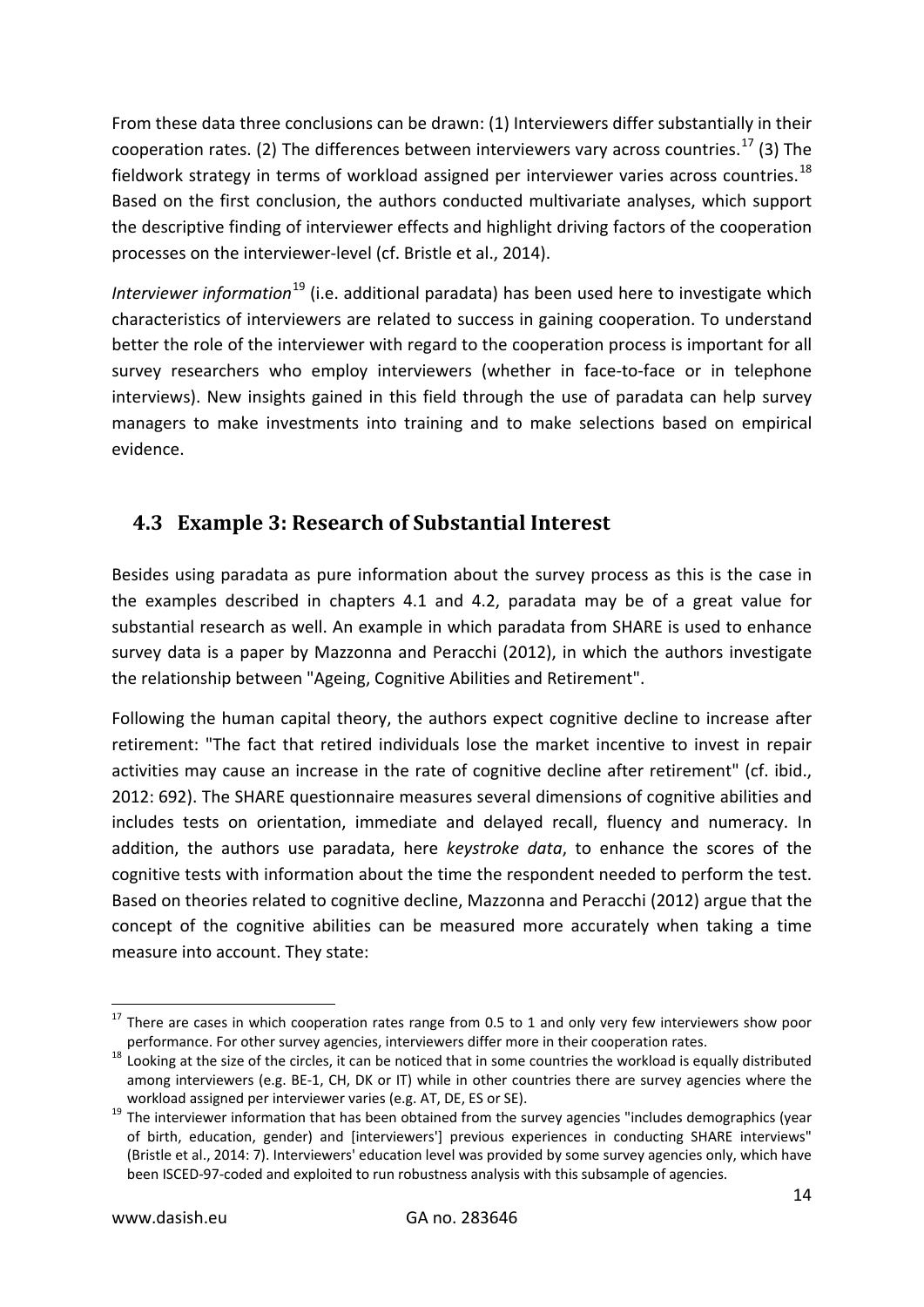"We use the time spent on cognitive questions in a novel way, namely as a measure of a respondent's processing speed, a second dimension of cognitive abilities evaluation. As argued by Salthouse (1985), ageing is associated with a decrease in the speed at which many cognitive operations can be executed. The keystroke files allow us to capture this characteristic of cognitive deterioration." (Mazzonna and Peracchi, 2012: 693)

During the interview every entry via the keyboard is captured in keystroke files. Every time a key is pressed on the keyboard of the laptop, this action is registered and stored by the software in a text file. From these text files, time stamps on item-level can be computed. Mazzonna and Peracchi (2012) use this information to adjust the cognitive ability score. In **[TABLE](#page-14-0) 2** the raw scores of the cognitive tests are displayed next to the adjusted scores, which take keystroke information into account. The added value of using keystroke data is obvious: The adjusted scores provide a more precise measure. The variance of the measure is increased and subtle distinctions can be revealed.

<span id="page-14-0"></span>

| TABLE 2: RAW AND ADJUSTED COGNITIVE SCORES. (SOURCE: MAZZONNA AND PERACCHI, 2012: 695.) |  |
|-----------------------------------------------------------------------------------------|--|
|-----------------------------------------------------------------------------------------|--|

| Mean and standard deviation (S.D.) of raw and adjusted cognitive scores. |      |       |       |              |       |       |  |  |  |  |  |  |  |
|--------------------------------------------------------------------------|------|-------|-------|--------------|-------|-------|--|--|--|--|--|--|--|
| Mean                                                                     | S.D. |       |       | Correlations |       |       |  |  |  |  |  |  |  |
| Raw scores<br>Orientation                                                |      |       |       |              |       |       |  |  |  |  |  |  |  |
| 3.88                                                                     | .37  | 1.000 |       |              |       |       |  |  |  |  |  |  |  |
| 5.21                                                                     | 1.67 | .106  | 1.000 |              |       |       |  |  |  |  |  |  |  |
| 3.80                                                                     | 1.90 | .118  | .663  | 1.000        |       |       |  |  |  |  |  |  |  |
| 20.56                                                                    | 7.29 | .081  | .374  | .345         | 1.000 |       |  |  |  |  |  |  |  |
| 2.61                                                                     | 1.02 | .125  | .326  | .297         | .315  | 1.000 |  |  |  |  |  |  |  |
|                                                                          |      |       |       |              |       |       |  |  |  |  |  |  |  |
| 3.50                                                                     | .45  | 1.000 |       |              |       |       |  |  |  |  |  |  |  |
| 4.89                                                                     | 1.69 | .112  | 1.000 |              |       |       |  |  |  |  |  |  |  |
| 3.43                                                                     | 1.87 | .129  | .635  | 1.000        |       |       |  |  |  |  |  |  |  |
| 20.56                                                                    | 7.29 | .110  | .386  | .350         | 1.000 |       |  |  |  |  |  |  |  |
| 2.25                                                                     | 1.04 | .152  | .331  | .302         | .327  | 1.000 |  |  |  |  |  |  |  |
|                                                                          |      |       |       |              |       |       |  |  |  |  |  |  |  |

Mazzonna and Peracchi (2012) use the adjusted scores in their further analyses. They begin with describing the deterioration of cognitive abilities and then test their hypotheses with multivariate models. As a demonstration, the descriptive results of educational differences in cognitive decline are plotted in **[FIGURE 5](#page-14-1)**.



#### <span id="page-14-1"></span>**FIGURE 5: AGE PROFILES OF TEST SCORES. (SOURCE: MAZZONNA AND PERACCHI, 2012: 696.)**

Fig. 2. Age-profiles of average test scores by education level.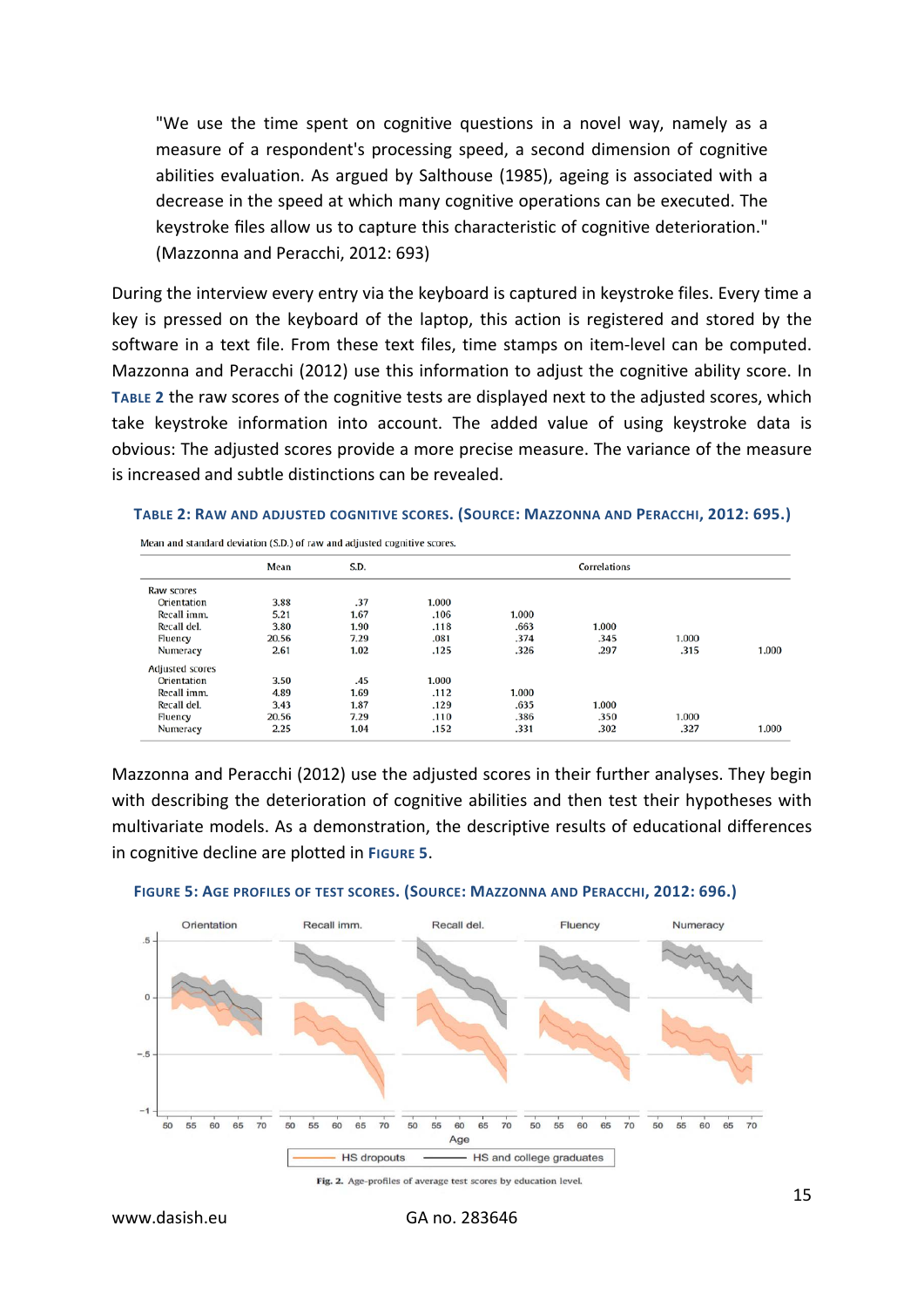Over all five measures of cognitive abilities a clear decline over the age span is apparent. Furthermore, the figure shows a level difference between respondents with high school or college degree (HS and college graduates) and those without a high school degree (HS dropouts) for all measures except for orientation. The same age-specific trend can be predicted using multivariate analyses and is robust towards several robustness specifications. In conclusion, their "findings show an increase in the rate of decline of cognitive abilities after retirement. In the light of [their] theoretical framework, this reflects the reduced incentives to invest in cognitive repair activities after retirement" (Mazzonna and Peracchi, 2012: 709).

## <span id="page-15-0"></span>**5 Ethical and Legal Considerations**

In connection with the usage and analyses of SHARE paradata as described in the previous chapter, the ethical and legal aspects related to the specific kinds of paradata and the concrete cases of paradata usage have been explored.

In accordance with the main finding of Schmidutz and Bristle (2013) legal and ethical questions have been considered on a case-by-case basis taking into account the specific paradata concerned, including the way of paradata collection as well as actual and potential use cases, as well as the data environment in which collection, processing, usage and release of the paradata are taking place.

At the beginning of these considerations regarding the concrete practical examples the paradata used have been classified in accordance with the differentiation of Schmidutz and Bristle (2013: 6-7), bearing in mind that the measures to be taken in order to ensure appropriate acknowledgement of the key ethics principles and legal requirements may differ from case to case. In all examples *'process paradata'* – i.e. data that are unavoidably collected as a by-product of survey production – have been used for analysis. Only in one of the examples *'auxiliary paradata'* are used (in addition to process paradata). Since process paradata in general do not capture respondents' behaviour outside the survey<sup>[20](#page-15-1)</sup>, and the auxiliary paradata used in example 2 only consist of interviewer characteristics<sup>21</sup>, i.e. of information on interviewers and not about respondents, no additional consent (besides consent to participate in the survey) of the respondents to their collection has to be obtained. Therefore, with regard to the key ethics principle of assuring respondents' autonomy, the main question is whether the respondents concerned would consent to their use (cf. Couper and Singer, 2013: 65). In this connection, the questions of whether, how and

<span id="page-15-1"></span><sup>&</sup>lt;sup>20</sup> According to Couper and Singer, the capturing of process paradata can be understood as "nothing more than collecting information about the process of completing a survey that is already covered by the informed consent statement for the survey itself" (2013: 59). <sup>21</sup> Year of birth, gender, (ISCED-97-coded) education and previous experiences in conducting SHARE interviews.

<span id="page-15-2"></span>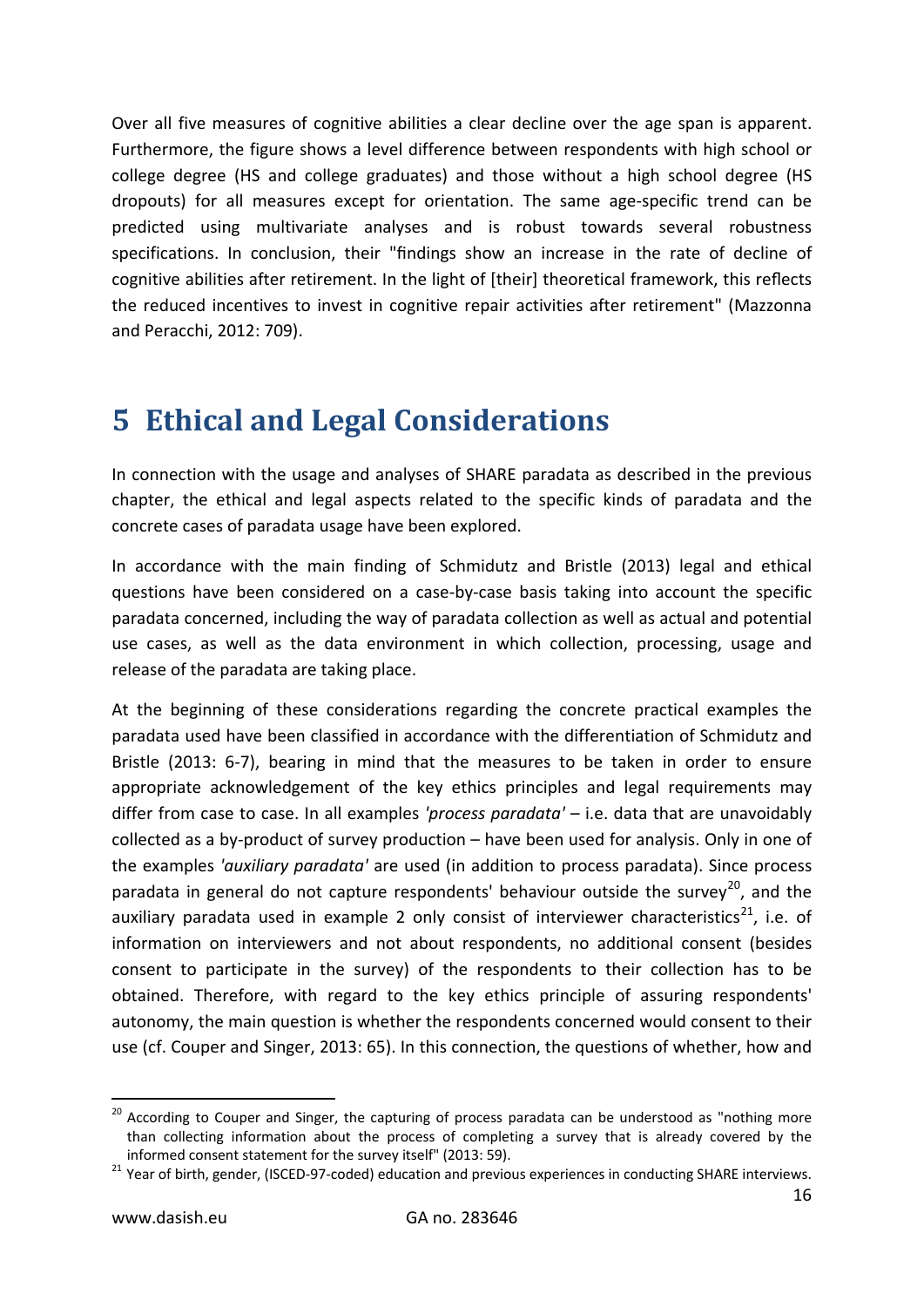to what extent participants should be informed about the capture and the use of paradata have been considered.

With regard to the second key ethical principle of protecting respondents from harm the question of how and under which conditions the paradata used in the different examples can be released for scientific re-use has been carefully examined. In relation to this question not only the 'intended use' of the paradata in question (such as fieldwork monitoring) but also all potential uses that might be made of such data appear to be crucial.

### <span id="page-16-0"></span>**5.1 Paradata as 'Information regarding the Survey Process'**

Both example 1 and example 2 (chapters 4.1 and 4.2) are concerned with methodological aspects of survey research: In example 1 different kinds of paradata (namely: contact information and item-level time stamp data) are used for fieldwork monitoring purposes; in example 2 contact information is used in connection with survey methodological research. They are similar in that they take paradata for what they are by definition: (micro-level) data about the process of survey production. In both cases paradata are considered and used in their capacity as information regarding the survey process. In none of the illustrated cases paradata are turned into data, i.e. information about respondents (cf. Couper and Singer, 2013: 57). Therefore both cases are rather unproblematic regarding the question of whether respondents would consent to the use for the illustrated purposes. It can be argued that this kind of paradata usage is covered by respondents' consent when participating in the survey.

However, as far as persons are concerned who did not consent to participate in the survey, which is the case in example 1, when contact related paradata about cases in which either [a] no contact to a target person could be established or [b] in which the target person refused to participate in the survey are being used, this questions might need further consideration. In the first case, which concerns contact attempt data only, it can be argued that this information (if processed in an anonymous form, i.e. without any details of the target persons<sup>[22](#page-16-1)</sup>), does not constitute personal data<sup>[23](#page-16-2)</sup> of the target persons as defined in the European "Data Protection Directive"  $(95/46/EC)^{24}$ , but rather information about the person/institution who made the contact attempt. Thus, data on contact attempts can be

<span id="page-16-1"></span><sup>&</sup>lt;sup>22</sup> It is noted that in SHARE, all direct identifiers such as names, addresses, postcode information, telephone numbers are removed from the datasets before these are made available to researchers (even before being processed to the SHARE team). Paradata are processed in the same way and are only available in

<span id="page-16-2"></span>pseudonymised form.<br><sup>23</sup> In the Directive, personal data is broadly defined and refers to "any information relating to an identified or identifiable natural person ('data subject'); an identifiable person is one who can be identified, directly or indirectly, in particular by reference to an identification number or to one or more factors specific to his

<span id="page-16-3"></span>physical, physiological, mental, economic, cultural or social identity" (95/46/EC, Article 2a).<br><sup>24</sup> "Directive 95/46/EC of the European Parliament and of the Council of 24 October 1995 on the protection of individuals with regard to the processing of personal data and on the free movement of such data".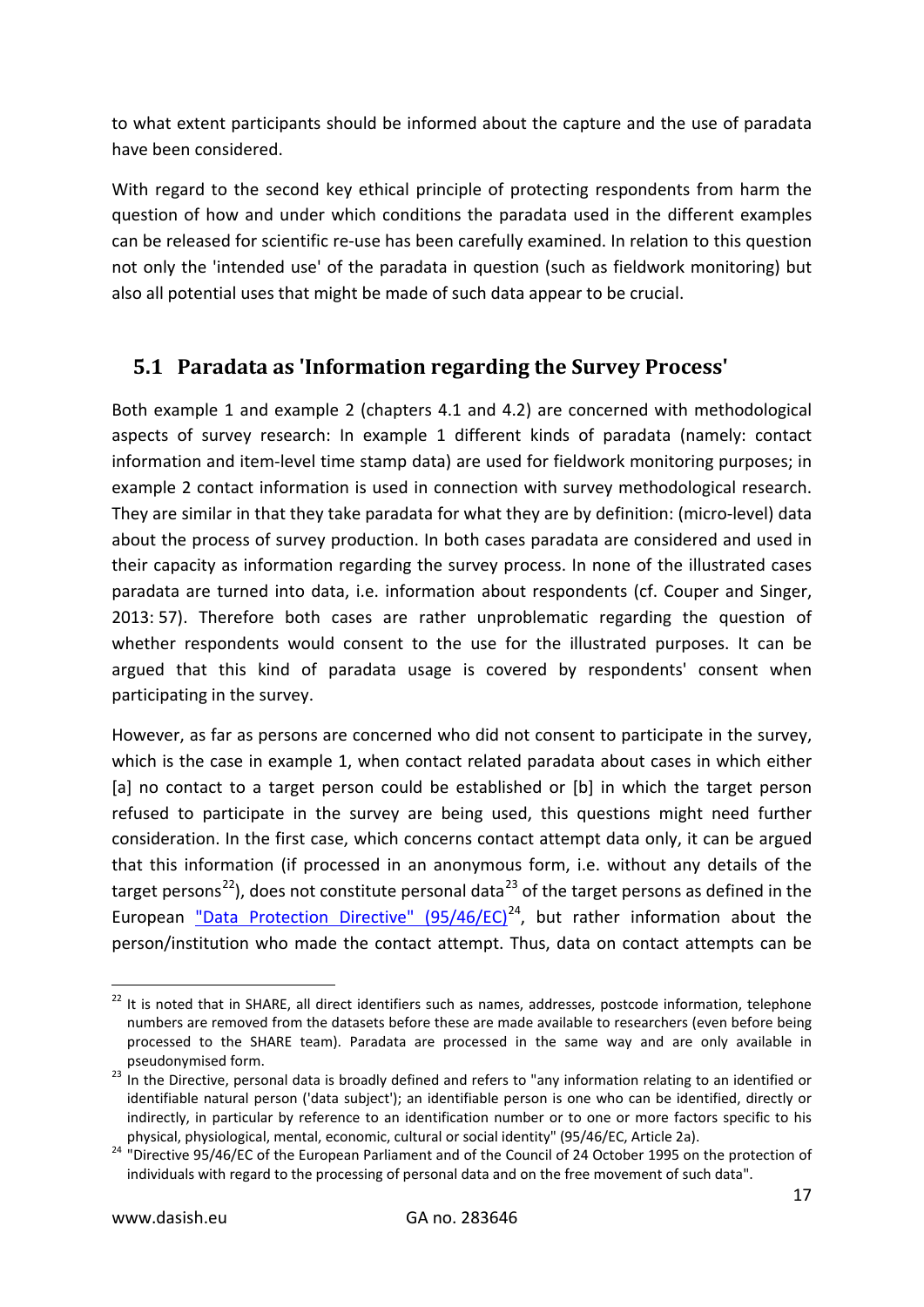used and made available for re-use as far as it concerns respondents' rights and the ethical responsibilities of survey researchers towards them.<sup>[25](#page-17-1)</sup>

In the second case, however, even though, the paradata concerned (i.e. reasons of refusals as outcomes of contacts) does not constitute information that poses a risk of inflicting harm on the target persons, it could be argued that the ethical principle of assuring the autonomy of human subjects is touched when using and, especially, releasing such data on a microlevel. Regarding the use for pure fieldwork monitoring purposes this argument, however, cannot be made if the target persons voluntarily provide information about their refusal (especially if being asked to specify the reason for their refusal); if this is the case, it can be assumed that they consent to the further processing of this information in the process of survey production. The argument however may still apply as far as it concerns the public release of this data, since it cannot be necessarily assumed that the provision of this information includes consent to its further dissemination. Therefore, up to the present date, this information has been classified as confidential<sup>[26](#page-17-2)</sup> in SHARE and consequently no microlevel data on refusals has been released. Only a selection of aggregated results has been published as part of the first results books on the methodology of conducting SHARE (cf. Malter, 2013: 132) and the SHARE Compliance Profiles (cf. Malter and Börsch-Supan, 2013a) in order to make the process of survey production more transparent to data users and the survey data community.

### <span id="page-17-0"></span>**5.2 Paradata as 'Information on Interviewers'**

In the third case that has been illustrated as part of example 1 [c], item-level time stamp data is used as an indicator for standardised data collection as part of the fieldwork monitoring. This case as well as example 2, in which contact information is used for an analysis of cooperation rates, constitutes a special case of paradata usage: In both cases, paradata are not only used as 'information about the survey process' but also as 'information on the interviewers'. Here as well as with regard to the use of interviewer characteristics, which are collected in order to enhance the information on the survey production process, very specific ethical and legal issues have to be considered (cf. Schmidutz and Bristle, 2013: 17-18). It is obvious that the interviewers themselves are data subjects and have to be considered in this role as well. According to Schmidutz and Bristle,

"researchers do not only have to ensure the confidentiality of the data collected in the survey and obtain informed consent of their respondents, but also have to

<span id="page-17-1"></span><sup>&</sup>lt;sup>25</sup> Since contact information also can be used in order to assess interviewers' work performance (cf.

<span id="page-17-2"></span>example 2), however, interviewers' rights and needs have to be considered as well (see below). <sup>26</sup> The classification of data as *'confidential'* means, that these data are considered as information, which is protected against unwarranted disclosure. The data may be regarded as confidential for reasons pertaining to personal privacy or for proprietary considerations.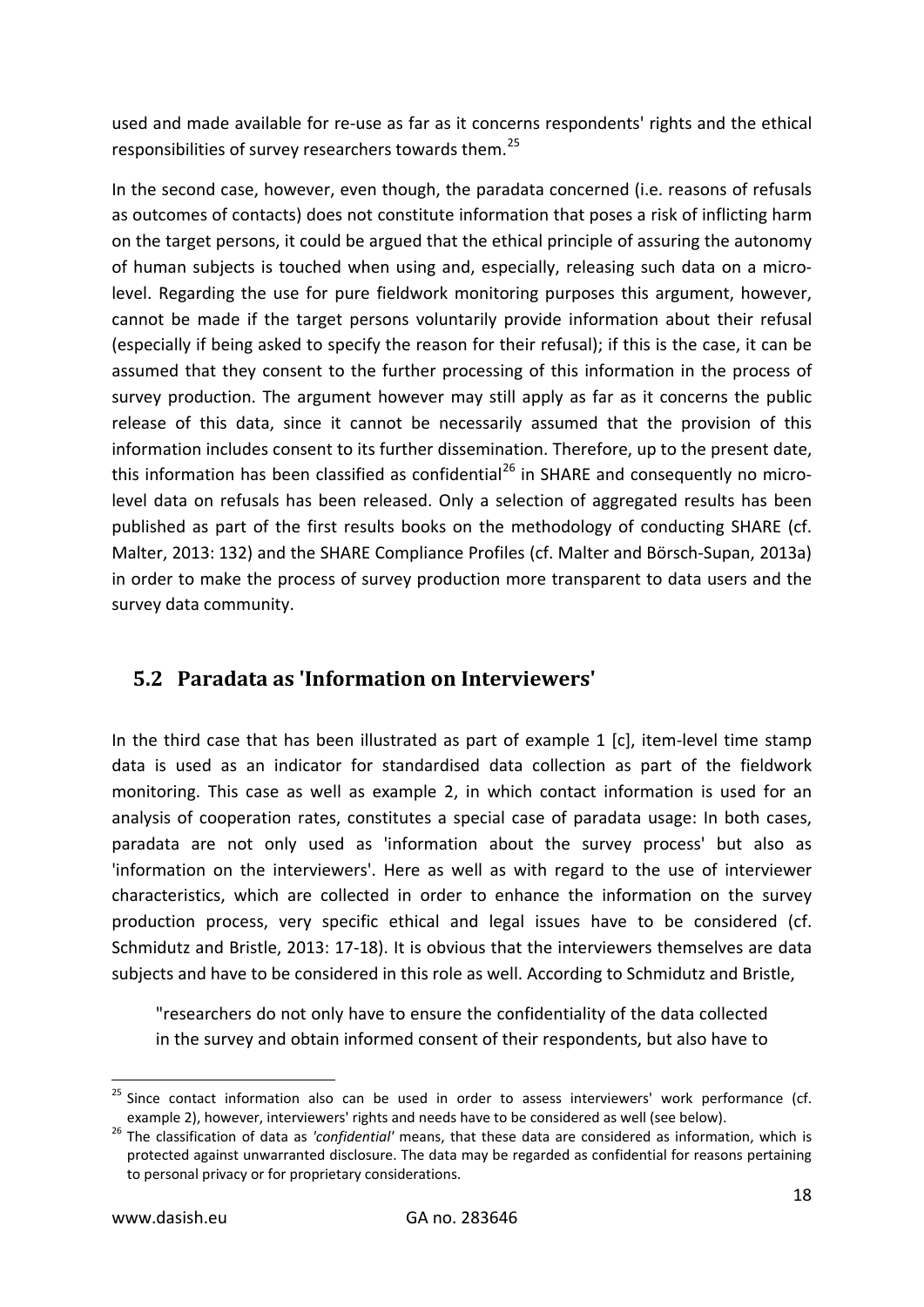consider these issues with regard to the interviewer. Furthermore, besides ethical issues and data protection requirements, in some cases (depending on the information included in the interviewer profiles and on the way in which these are obtained) national employment legislation has to be considered." (Schmidutz and Bristle, 2013: 18)

In SHARE, these issues are mainly the responsibility of the contracted survey agencies, which employ the interviewers. Firstly, the survey agencies provide the central coordination team of SHARE as well as the respective national SHARE country team with this information and are responsible to ensure that this data processing is performed in compliance with all relevant European and national legal provisions, including national employment legislation (which usually includes certain provisions regarding the protection of employee data).<sup>[27](#page-18-0)</sup> Secondly, the national contracts that are concluded with the survey agencies with regard to the SHARE data collection previous to each survey wave explicitly include fieldwork monitoring. In accordance with the SHARE model contract, the survey agencies have to ensure that

"[i]nterviewers are closely monitored for timeliness, data quality and falsifications. Each interviewer is assigned a unique identification number, which she or he will use when working with the SMS or the CAPI. This will be assessed by SHARE using SMS data at the end of fieldwork and published in the SHARE Compliance Profiles." (Source: Specifications and Deliverables 2014, Annex 1 to the Main Data Collection Contract for SHARE Wave 6: 8)

This provision, amongst others<sup>[28](#page-18-1)</sup>, ensures that the SHARE fieldwork management team is provided with all necessary data in order to be able to perform the fieldwork monitoring in an appropriate manner. It includes the use of item-level time stamp data (from the CAPI) for the assessment of the performance of interviewers as well as the use of information on the cooperation process (from the SMS) on an interviewer-level. Besides, the monitoring procedure is made transparent from the very beginning:

<span id="page-18-0"></span><sup>&</sup>lt;sup>27</sup> Regarding this issue, the Main Data Collection Contract for SHARE Wave 6 (2014: 5) specifies: "[...] Each of the parties shall comply with the provisions of EC Council Directive 95/46/EC and any recent associated national laws (as amended from time to time) relating to the protection of personal data. [… A]ll data delivery must be in accordance with the national and European Data Protection Laws of the country specified in section 1 of this contract. […] The SHARE country team leader has the overall responsibility that national legal requirements of data confidentiality laws are fulfilled. In addition [the survey agency] is responsible that the legal requirements of data confidentiality laws are fulfilled as long as the data is collected, processed or used by [the survey agency]. If implementation of the European regulations concerning data confidentiality has not (yet) taken place in the respective country, the European regulations

<span id="page-18-1"></span>shall be applied directly."<br><sup>28</sup> With regard to the delivery of interviewer information, e.g., the following provision is included in the SHARE data collection contracts with the survey agencies: "Interviewer CAPI experience, training attendance and further details on interviewers will be demonstrated to SHARE Coordination by SURVEY AGENCY submitting the interviewer roster (Deliverable SA11, based on Deliverable SHARE12) which must contain data on all trained interviewers independent of their actual activity for SHARE." (Source: Specifications and Deliverables 2014, Annex 1 to the Main Data Collection Contract for SHARE Wave 6: 8)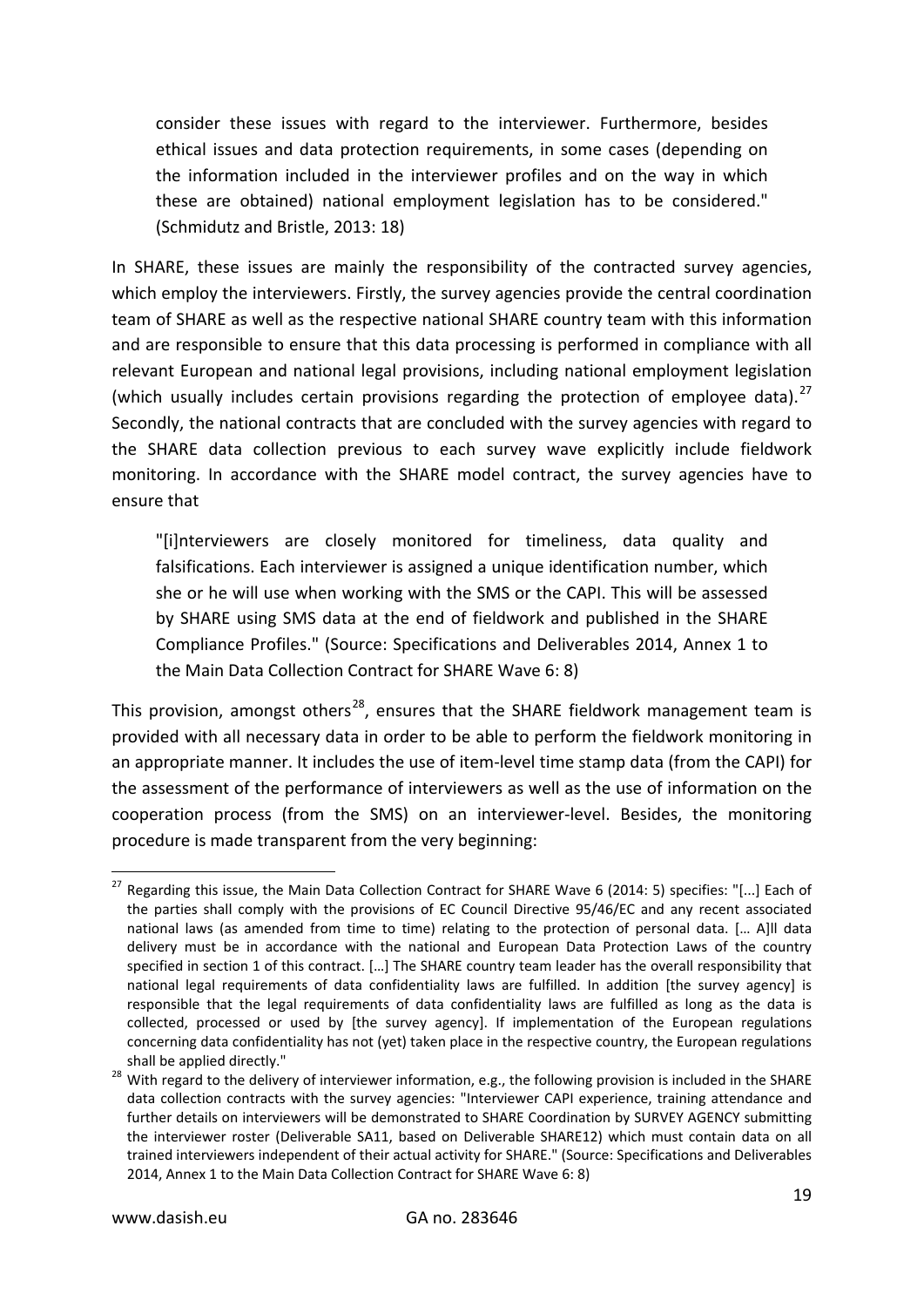"During field work of the main test SHARE will send out Fieldwork Monitoring Reports every other week to inform all survey agencies and country teams about the current state of fieldwork and suggest solutions to problems with fieldwork progress or data quality." (Source: Specifications and Deliverables 2014, Annex 1 to the Main Data Collection Contract for SHARE Wave 6: 9)

Furthermore, regarding the collection and use of contact information, e.g., the following provisions are included:

"All specifications on contacting households will be assessed with SHARE SMS data after end of fieldwork and published through the SHARE Compliance Profiles." (Source: Specifications and Deliverables 2014, Annex 1 to the Main Data Collection Contract for SHARE Wave 6: 12)

"For each telephone or in-person contact or contact attempt with the sample member or members of their household, or other informants such as neighbours, interviewers shall record the date of the call or visit, time of the call or visit, result code, which describes the call or visit outcome, contact type (telephone versus in-person), and interviewer comments about the call or visit if necessary. This information shall be entered into the electronic SMS. Interviewer comments should be sufficiently detailed so that someone other than the interviewer can understand the sequence and nature of calls and visits to a sample respondent. A set of standard result codes will be provided for classifying the outcome of each case. All quality control will be based on data provided to SHARE through the SMS." (Source: Specifications and Deliverables 2014, Annex 1 to the Main Data Collection Contract for SHARE Wave 6: 12)

These provisions also include that cooperation rates may be made publicly available, whether this is done in order to make the process of survey production more transparent to data users and the survey data community or as part of research of survey methodological interest, as illustrated in chapter 4.2. $^{29}$  $^{29}$  $^{29}$  It should be noted, however, that if such contact information is released on an interviewer-level (even if this is done in an aggregated form as regards the respondents) all measures necessary to ensure data privacy have to be taken. In this connection, anonymisation and pseudonymisation are central security measures to ensure confidentiality of the data in their capacity as 'information about the interviewer'.

<span id="page-19-0"></span><sup>&</sup>lt;sup>29</sup> As far as item-level time stamp data are concerned, the question of how and under which conditions these paradata can be released is addressed, when considering if and how keystroke data may be made accessible for re-use in the following chapter (5.3). It has turned out to be of crucial importance to consider different and even potential cases of paradata usage in relation to this kind of paradata, before a final conclusion can be drawn.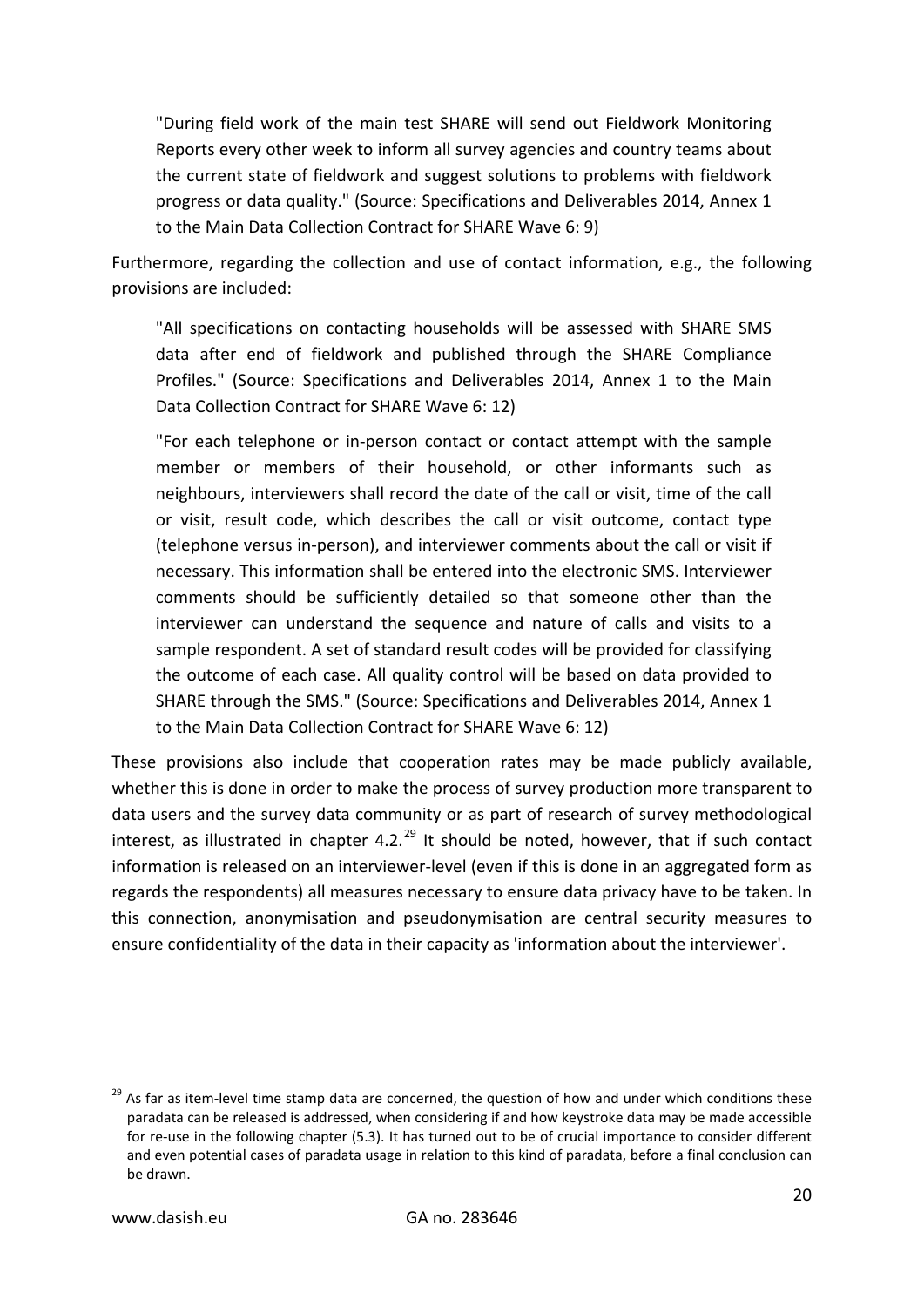#### <span id="page-20-0"></span>**5.3 Paradata as 'Information about Respondents'**

In example 3 (chapter 4.3) paradata, namely item-level time stamp data (computed from keystrokes), are used to enhance survey data in the context of substantial scientific research. When considering ethical and legal issues connected to this example one aspect of this use of paradata is of crucial importance: the fact that item-level time stamp data are being used as 'information about respondents'. This means that the keystroke data are being used to enhance other information provided by respondents in the course of SHARE.

While, according to Couper and Singer, in general there is "no consensus on whether, or under what conditions, respondents should be informed that paradata are being collected and may be used[; a]rguably, they ought to be informed if researchers plan to use such data in conjunction with other information provided by respondents in order to make inferences about individuals. In other words, as the paradata (information about the process) are turned into data (information about respondents), informed consent issues may arise" (Couper and Singer, 2013: 57).

Against the background of these findings, prior to the realisation of this research, it has been examined if the use of paradata in case of example 3 "rises to a level needing explicit mention to respondents" (ibid., 2013: 66). At the time when the process paradata was collected during fieldwork the use of the keystroke data in this form has not been intended yet. Therefore, no specific consent for the analyses of keystroke paradata as information about respondents in the context of substantial scientific research on cognitive decline has been obtained and no specific information about the capturing and usage of paradata has been given to the respondents back then. In the light of this situation, the relevant question that needed to be answered (before carrying out this substantial research) is whether respondents *would have* consented to the use for the purposes of the research illustrated in example 3. In order to answer this question in an appropriate manner, several aspects have been considered: First, the content of the concrete research, including the different kinds of data used for analyses. Second, the data provided by respondents in the course of SHARE in combination with the consent they give with regard to a later use of this data. And third, the ratio between the two.

As mentioned in the description of example 3 in chapter 4.3, in SHARE several tests measuring the cognitive abilities of participants are included, namely tests on orientation in time, memory (immediate and delayed recall), fluency and numeracy. All respondents in SHARE are volunteers and the entire data collection is based on informed consent. Consent to participate explicitly includes the use of the data provided by respondents for scientific research purposes. This holds on two levels. Before starting the interview of each wave, each respondent's consent is obtained with regard to his/her participation. Additionally, during the interview answers to all questions are voluntary; each single question or test can be skipped if an individual does not want to answer a specific question or participate in a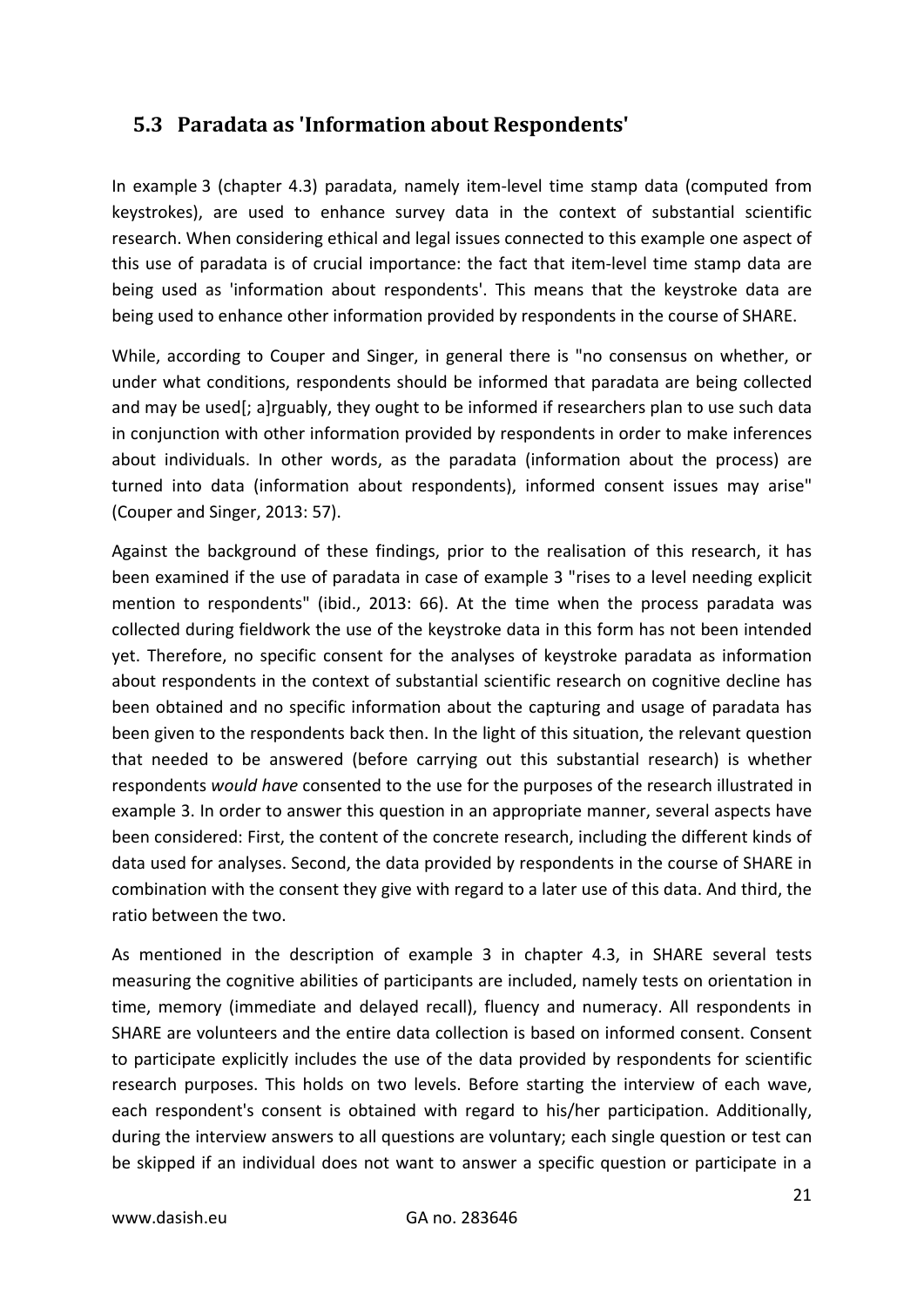specific test. Thus, respondents who participated in the various tests have consented to the use of the data collected in the course of these tests for scientific research related to cognitive abilities. These data provide the basis of Mazzonna's and Peracchi's research on the relationship between "Ageing, Cognitive Abilities and Retirement". When using "the time spent on cognitive questions […] as a measure of a respondent's processing speed [they use it to measure] a second dimension of cognitive abilities evaluation" (Mazzonna and Peracchi, 2013: 693); i.e. they are not using the paradata to measure and analyse something other than cognitive abilities – but only enhance their analyses, which is covered by respondents' consent, by adding a supplementary dimension in order to measure cognitive abilities more accurately.<sup>[30](#page-21-0)</sup> In this regard, it is most unlikely that the additional piece of information, that not only the answers provided by respondents but also the speed of answering are used for analyses of cognitive abilities, would have resulted in a decision not to participate in the tests of those respondents who participated in them.

Since there are no plausible or reasonable assumptions why respondents who consented to participate in the survey in general and in the tests in particular – and thus decided to provide researchers with a lot of information about themselves and their cognitive abilities – would object to the use of the collected keystroke paradata for the concrete purpose of the illustrated substantive research, it can be concluded that paradata may be used in this concrete case.

With regard to the question of how and under which conditions item-level time stamp data can be released for scientific re-use, however, it is crucial not only to consider the actual or intended use of the paradata in question but also all potential uses that might be made of the paradata. This, however, is difficult to assess:

"Since making paradata available to the public or the entire scientific community, would indeed not only make it necessary to consider the 'intended use' but also to consider all ways in which the released paradata possibly could be used […] it appears to be difficult for survey researchers to assess the most appropriate way of releasing certain paradata." (Schmidutz et al., 2013: 52)

Furthermore, the nature of the data has to be considered. Concerning item-level time stamp data, the example of Mazzonna's and Peracchi's use<sup>[31](#page-21-1)</sup> shows that 'sensitive information'<sup>[32](#page-21-2)</sup> can be concluded from this kind of paradata, when being used as information about respondents. It may be interpreted as health-related information with regard to an individual, which according to European data protection laws is regarded as sensitive. For

<span id="page-21-0"></span> $30$  It is noted that respondents who refused to participate in these tests as a matter of course have been excluded from the analyses of Mazzonna and Peracchi. Neither data nor paradata has been collected in

<span id="page-21-2"></span><span id="page-21-1"></span>

these cases.<br><sup>31</sup> In contrast to the use of item-level time stamp data that is illustrated in example 1 [c].<br><sup>32</sup> 'Sensitive data', can be understood as being of a particularly risky nature with regard to possible negativ outcomes when being revealed to unauthorised others.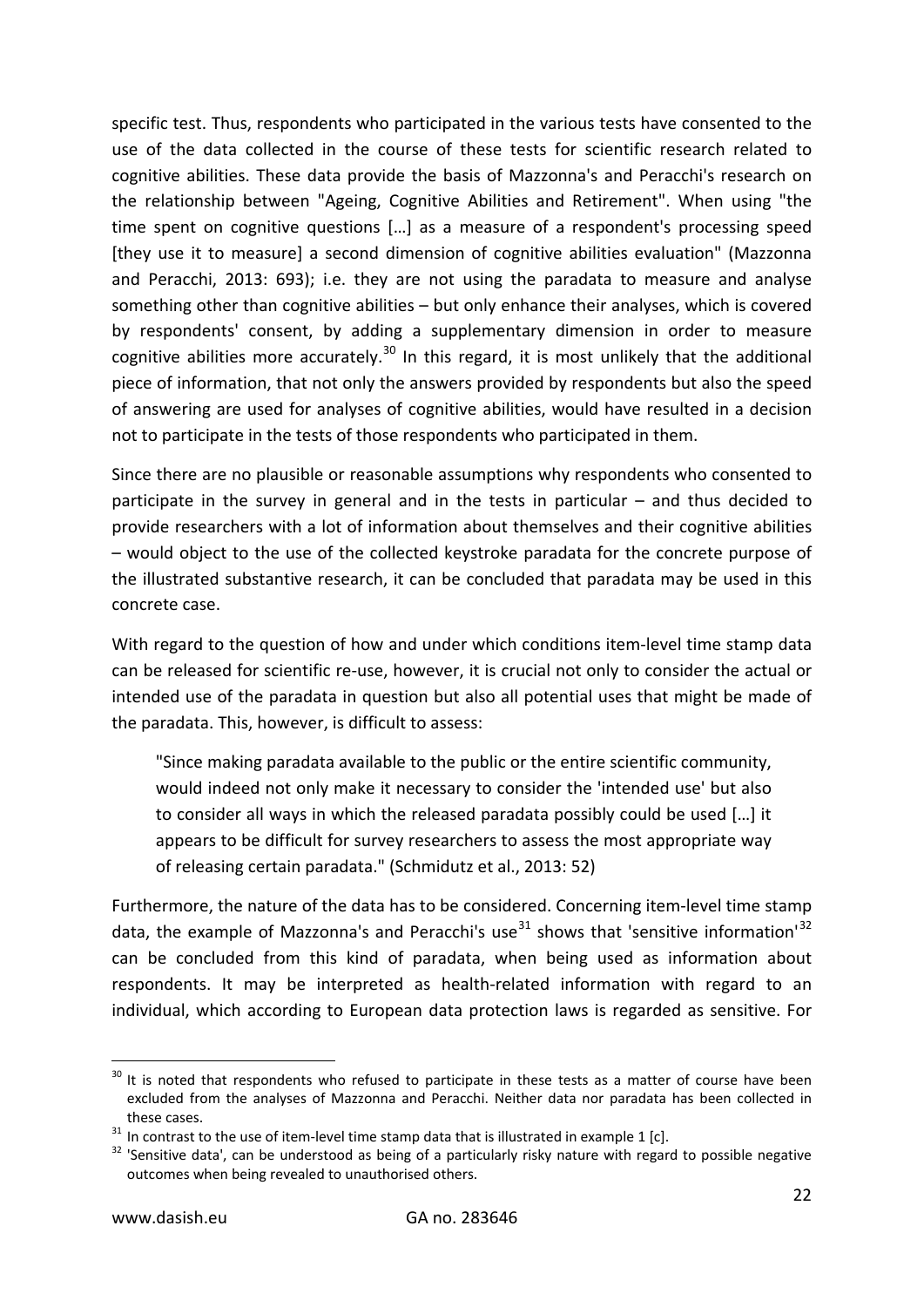these reasons, this information has been classified as confidential in SHARE so far. Accordingly, no keystroke data is publicly released on a micro-level.

However, as illustrated in relation to example 3, keystroke paradata may be used for certain kinds of substantial research. In order to enable such research, other levels of access providing for special access restrictions, such as on-site use<sup>[33](#page-22-1)</sup>, remote data access (RDA)<sup>[34](#page-22-2)</sup>, special usage restrictions, such as 'end user licences', or a combination of both, may provide an option. To facilitate research that includes the use of confidential paradata, SHARE currently offers the possibility to conduct certain paradata analyses during a visit as a guest researcher, dependent on a prior evaluation of the concrete research project and subject to special conditions of use<sup>[35](#page-22-3)</sup>, which are tailored to the intended use of paradata in the context of the respective research project. This concerns research of methodological interest as well as research of substantial interest.

## <span id="page-22-0"></span>**6 Summary and Concluding Remarks**

Only few researchers have started to address ethics and legal aspects in relation to the collection, use and release of paradata, even though these are still unclear in many cases. Chapter 5 of this demonstrator builds on the theoretical work of deliverable D6.2 (Schmidutz and Bristle, 2013) and tackles ethical and legal questions on a case-by-case basis with respect to specific examples of paradata usage from SHARE (as illustrated in chapter 4).

The outcomes of the ethical and legal considerations with regard to the exemplary analyses of confidential paradata support the finding of Schmidutz and Bristle (2013) that ethical and legal questions cannot be answered in relation to paradata in general but need to be explored on a case-by-case basis. Different ethical and legal aspects have to be considered depending on [1] the specific kind of paradata, [2] the way of their collection, [3] the group of human subjects about which they provide information and [4] the purpose, for which they may be used.

With regard to the examples that have been discussed, the following differences within these 4 dimensions could be identified:

[1] Three different types of paradata have been used in the examples: Contact data (contact attempts, outcomes of contacts), item-level time stamp data

<span id="page-22-2"></span><span id="page-22-1"></span> $33$  I.e. analyses of data in separate secure workplaces for guest researchers.<br> $34$  RDA allows researchers to submit their own computer programs to research data centres (RDCs). At the RDCs, these will be run on the confidential micro-data sets. Subsequently, after having been scrutinized for

<span id="page-22-3"></span>confidentiality, the results are returned to the researchers.<br><sup>35</sup> Guest researchers are required to fill out and sign a "Statement concerning the use of internal SHARE data including paradata" and an "Obligation of confidentiality" in accordance with national data protection law.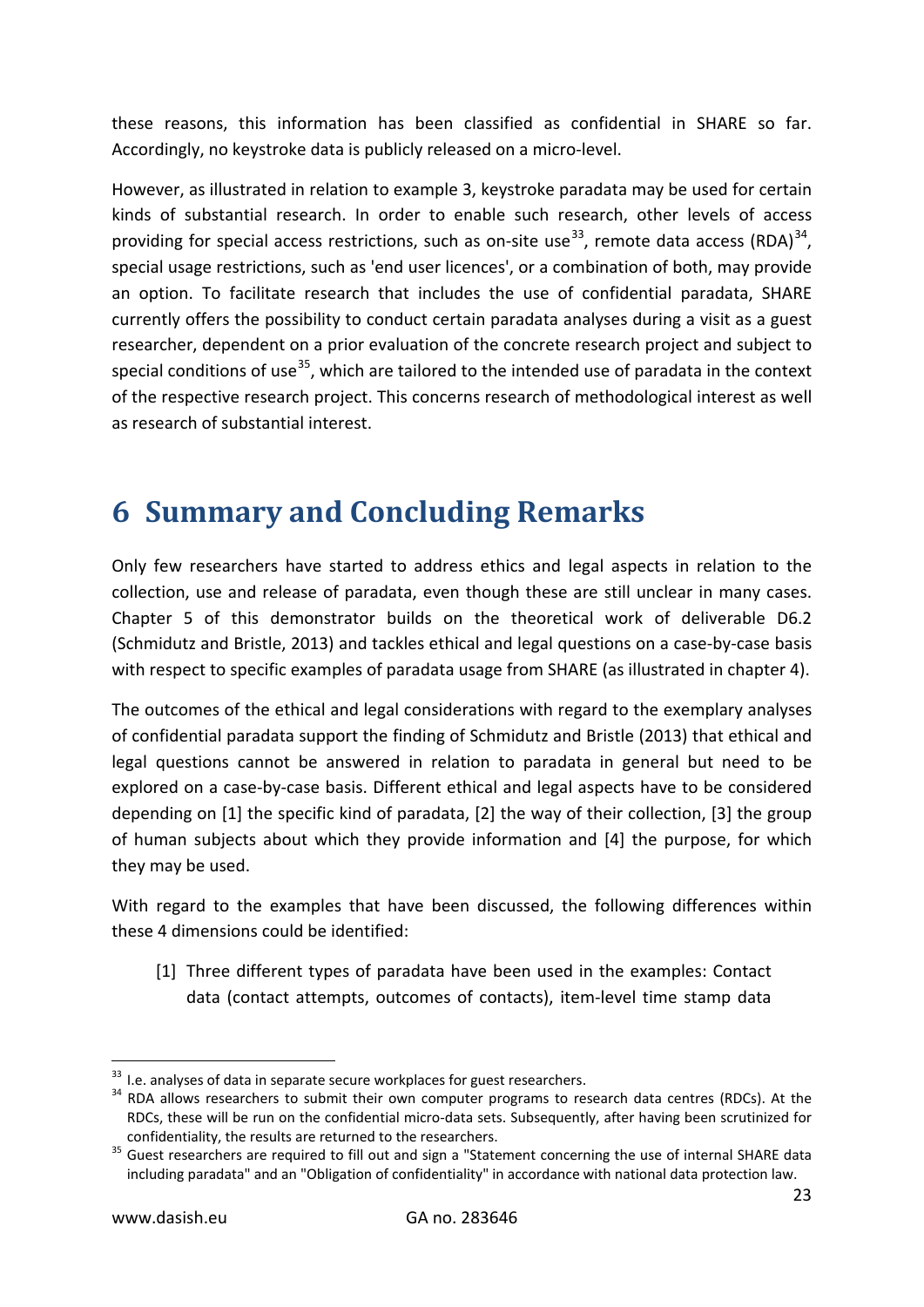(based on keystroke data) and interviewer characteristics (interviewer demographics and interviewing experience).

- [2] In principle two different ways of paradata collection have been identified: Paradata recorded as a by-product in the course of conducting a survey (i.e. process paradata), and additional paradata obtained separately from external sources or with a specifically targeted effort (i.e. auxiliary paradata). At this, only one external source has been considered; namely the survey agencies, which provided the information on their interviewers.
- [3] The different types of paradata have the potential to provide (resp. reveal) information about different groups of human subjects: Contact information may provide information about sampled target persons, respondents and interviewers. Keystroke data may constitute information about respondents or interviewers, and interviewer characteristics obviously only constitute additional information on interviewers.
- [4] Three general fields of paradata usage have been considered: Fieldwork monitoring (which tries to understand and improve strategies of contacting households, response rates and cooperation rates, standardised data collection, e.g.), research of survey methodological interests (interested in the cooperation process and interviewers' work performance, e.g.) and substantial scientific research (with the purpose of enhancing the data provided by respondents, e.g. on cognitive abilities).

With regard to both use and release of paradata the two key ethics principles of assuring data subjects' autonomy and of protecting them from harm have been considered. Besides, some specific legal aspects concerning the examples have been touched upon. E.g., with regard to paradata that constitute information on interviewers, it has been highlighted that permissible use and release of certain paradata depends on national data protection and employment legislation as well as on contractual agreements between survey managers and survey agencies or interviewers (cf. chapter 5.2). While making use of paradata is possible in all of the discussed examples, the outcomes with regard to the question of how and under which conditions the different kinds of paradata used in the examples can be released for scientific re-use vary from case to case.

As far as paradata also constitute personal data (besides being data about the process of survey production), when processing these data "particular importance has to be placed on the compliance with European and national/regional data protection law as well as on the safeguarding of sensitive data and confidential information" (Schmidutz and Bristle, 2013: 14-15). While in this connection, anonymisation and pseudonymisation are central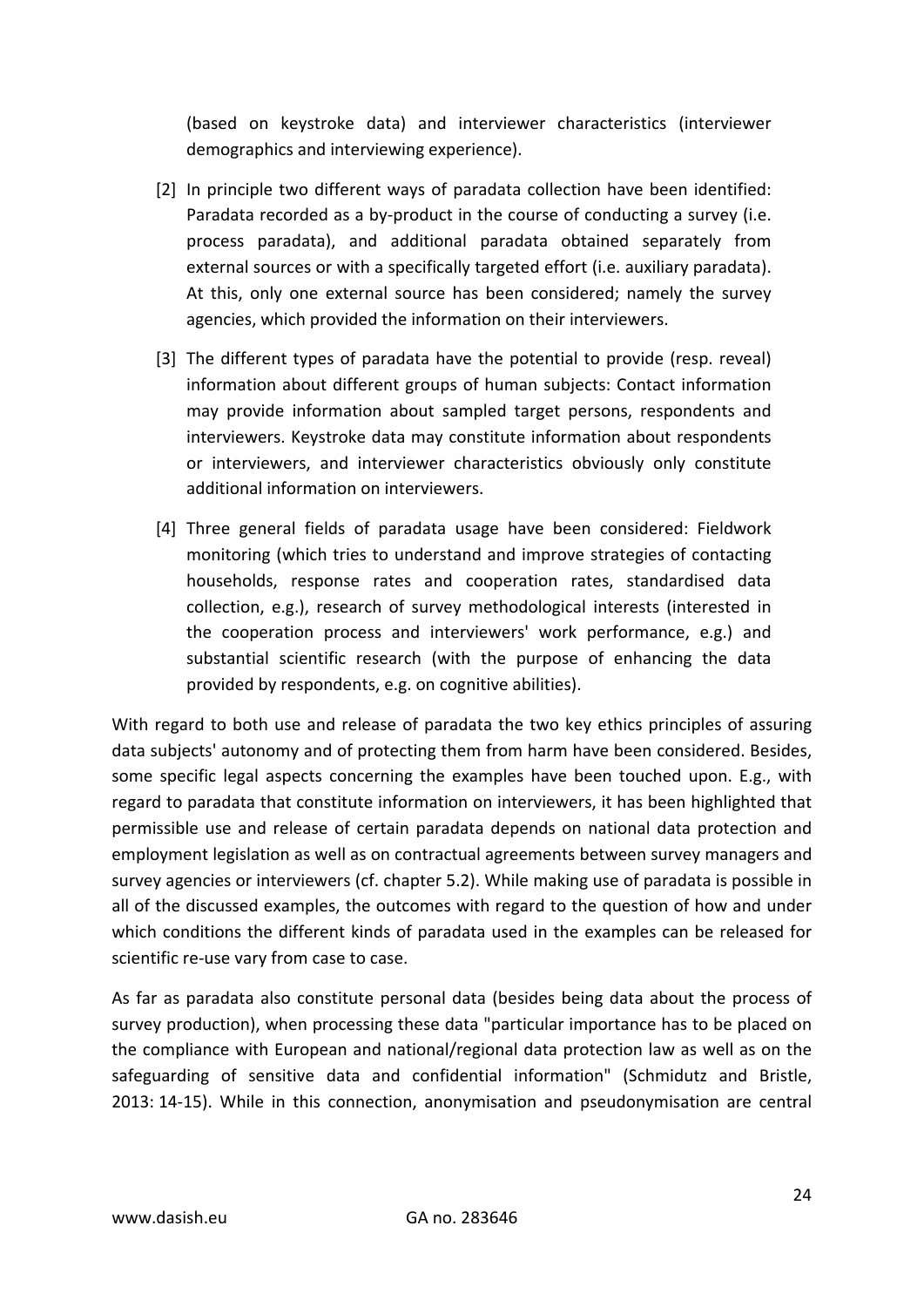measures<sup>[36](#page-24-1)</sup> that can be taken by researchers in order to ensure data confidentiality, with regard to the re-use of sensitive or confidential information data access and usage restrictions may be considered as additional safeguard measures.

In general, finding out how and under which conditions paradata can/may be released for scientific re-use, appears to be the most challenging task in relation to different kinds of paradata; in particular, since this issue is closely related to the question of whether paradata may be used in substantive research. Example 3, in which item-level time stamp data are used as information about respondents, clearly shows that all ways in which released paradata possibly could be used should be considered before releasing any paradata. If with regard to this kind of paradata only the use as an indicator for standardised data collection (cf. example 1) would be considered prior to releasing keystrokes on a micro-level, the fact that sensitive information can be concluded from this kind of paradata may be overlooked.

Especially, when paradata include sensitive information about respondents, making them available for re-use subject to certain special data access and usage restrictions only, may provide a solution, which enables scientific research and at the same time ensures an appropriate level of data protection.<sup>[37](#page-24-2)</sup> This also holds for other kinds of paradata that are classified as confidential for other reasons (such as proprietary considerations, etc.). In general, making confidential paradata available for re-use subject to special data access and usage restrictions appears to be possible in most of those cases in which releasing microlevel paradata to the scientific community or the entire public seems to be problematic. In all cases that have been explored so far, however, aggregated anonymised research results (e.g. from fieldwork monitoring) can be made available publicly.

## <span id="page-24-0"></span>**7 References**

- Börsch-Supan, A. and Jürges, H. (Eds.) (2005): "The Survey of Health, Ageing and Retirement in Europe – Methodology." Mannheim Research Institute for the Economics of Aging (MEA), Mannheim.
- Bristle, J., Celidoni, M., Dal Bianco, C. and Weber, G. (2014): "The Contribution of Paradata to Panel Cooperation in SHARE." SHARE Working Paper (19-2014). Munich Center for the Economics of Aging (MEA), Munich.

<span id="page-24-1"></span> $36$  A more detailed discussion of data protection measures is provided in chapter 5.2 of deliverable D6.2 of the DASISH project (Schmidutz and Bristle, 2013; available at[: http://dasish.eu/deliverables/\)](http://dasish.eu/deliverables/).<br><sup>37</sup> It is noted that with respect to the release of sensitive information in a cross-country scenario, differences in

<span id="page-24-2"></span>the level of data protection between different EU member states have to be taken into account.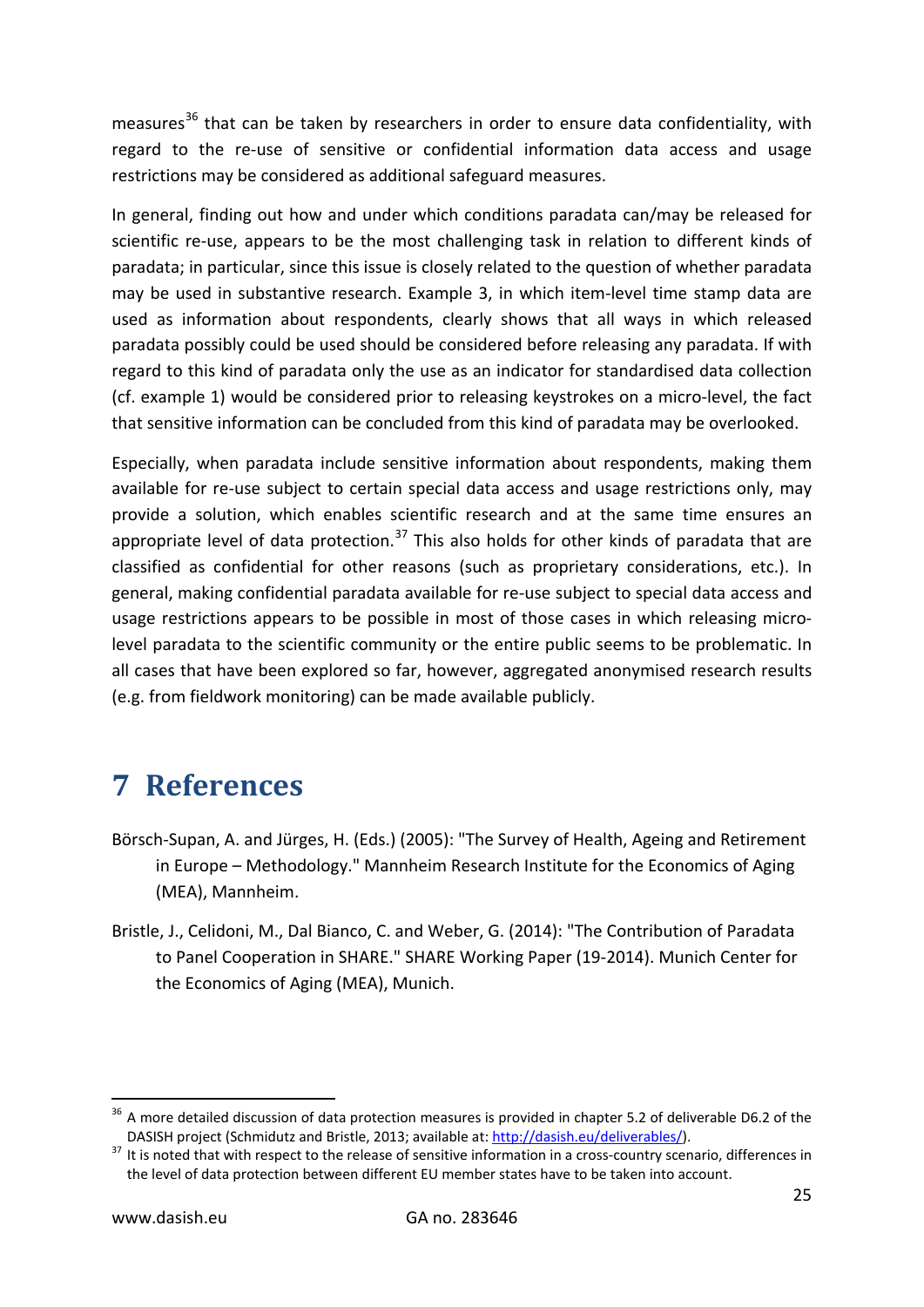- Bristle, J. and Halbherr, V. (2014): "Keystroke Analysis and Implications for Field Work". DASISH, Work Package 3, Deliverable D3.7. Retrieved December 15, 2014, from [http://dasish.eu/deliverables/.](http://dasish.eu/deliverables/)
- Couper, M.P. and Lyberg, L. (2005). "The Use of Paradata in Survey Research." Proceedings of the 55th Session of the International Statistical Institute.
- Couper, M.P. and Singer, E. (2013). "Informed Consent for Web Paradata Use." Survey Research Methods 7(1), pp. 57-67.
- Denscombe, M. (2002). "Ground Rules for Good Research: A 10 point guide for social researchers." Open University Press, Buckingham.
- <span id="page-25-0"></span>Groves, R.M. and Heeringa, S.G. (2006). "Responsive Design for Household Surveys: Tools for Actively Controlling Survey Errors and Costs." Journal of the Royal Statistical Society 169(3), pp. 439-457.
- Heerwegh, D. (2002). "Describing response behavior in websurveys using client side paradata." Paper presented at the International Workshop on Websurveys, pp. 17-19 October 2002, Mannheim, Germany.
- Kreuter, F. (2013). "Improving Surveys with Paradata: Analytic Uses of Process Information." Wiley, Hoboken, NJ.
- Malter, F. and Börsch-Supan, A. (2013a): "SHARE Compliance Profiles Wave 4." MEA, Max Planck Institute for Social Law and Social Policy, Munich. Retrieved December 15, 2014, from [http://www.share-project.org/fileadmin/pdf\\_documentation/](http://www.share-project.org/fileadmin/pdf_documentation/SHARE_Wave4_ComplianceProfiles_v15.pdf)  [SHARE\\_Wave4\\_ComplianceProfiles\\_v15.pdf.](http://www.share-project.org/fileadmin/pdf_documentation/SHARE_Wave4_ComplianceProfiles_v15.pdf)
- Malter, F. and Börsch-Supan, A. (Eds.) (2013b): "SHARE Wave 4: Innovations & Methodology." MEA, Max Planck Institute for Social Law and Social Policy, Munich.
- Malter, F. (2013): "Fieldwork Management and Monitoring in SHARE Wave Four." In Malter, F. and Börsch-Supan, A. (Eds.): "SHARE Wave 4: Innovations & Methodology." MEA, Max Planck Institute for Social Law and Social Policy, Munich, pp. 124-139.
- Mazzonna, F. and Peracchi, F. (2012): "Ageing, Cognitive Abilities and Retirement." European Economic Review, Elsevier, vol. 56(4), pp. 691-710.

Salthouse, T.A. (1985): "A Theory of Cognitive Ageing." North-Holland, Amsterdam.

- Schmidutz, D. and Bristle, J. (2013): "Sample Merged Paradata Sets: Ethical and Legal Issues." DASISH, Work Package 6, Deliverable 6.2. Retrieved December 15, 2014, from [http://dasish.eu/publications/projectreports/D6.2\\_Paradata.pdf.](http://dasish.eu/publications/projectreports/D6.2_Paradata.pdf)
- Schmidutz, D., Ryan, L., Gjesdal, A. and De Smedt, K. (2013): "Report about New IPR Challenges: Identifying Ethics and Legal Challenges of SSH Research." DASISH, Work